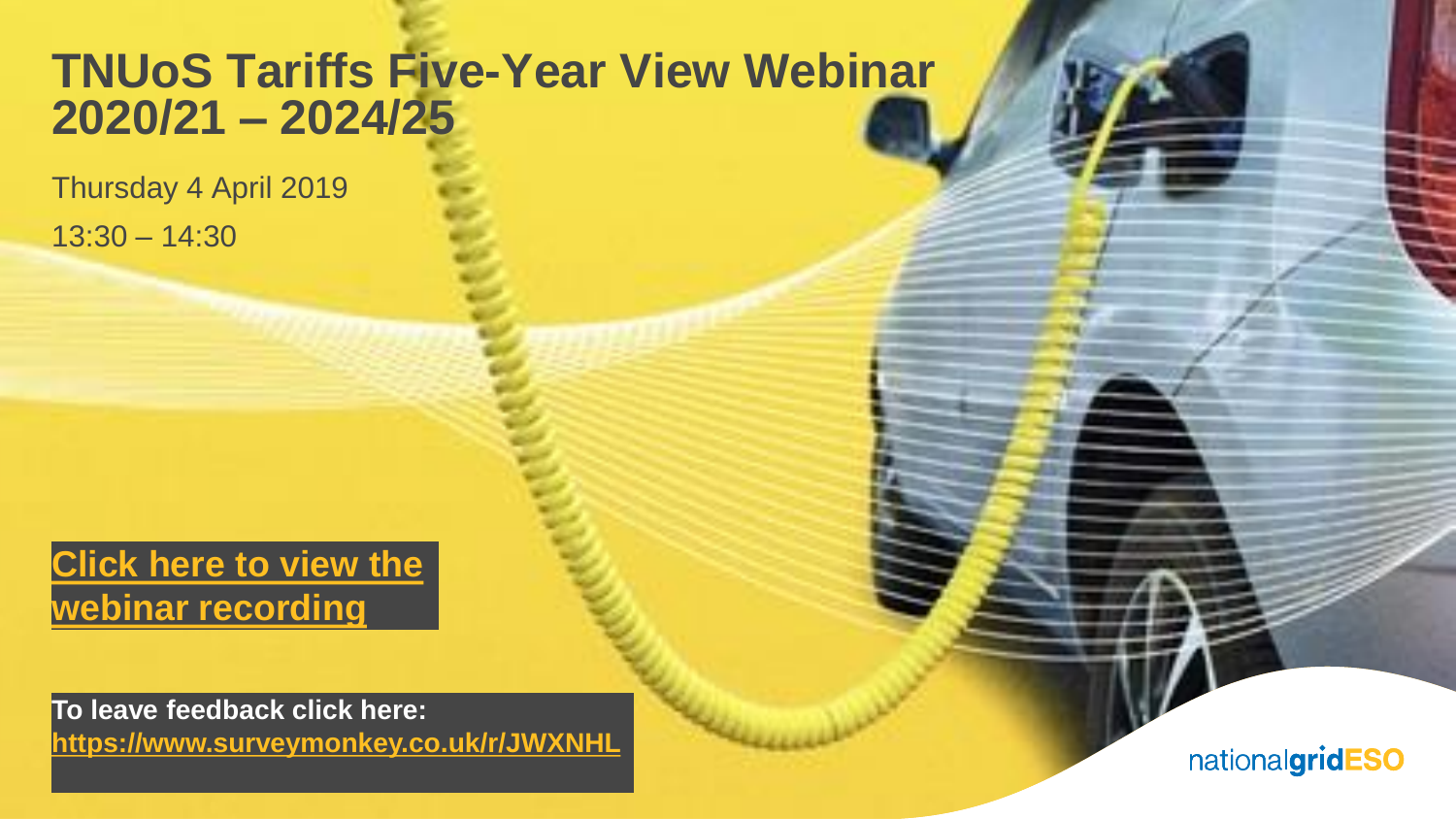

| 1  | Introduction                          |
|----|---------------------------------------|
| 2  | Timetable                             |
| 3  | <b>Forecasting Inputs</b>             |
| 4  | <b>Demand Forecasts &amp; Tariffs</b> |
| 5  | <b>Generation Tariffs</b>             |
| 6  | <b>Local Circuits</b>                 |
| 7  | Revenue                               |
| 8  | <b>Scenarios</b>                      |
| 9  | The July 2020/21 forecast             |
| 10 | Q&A                                   |

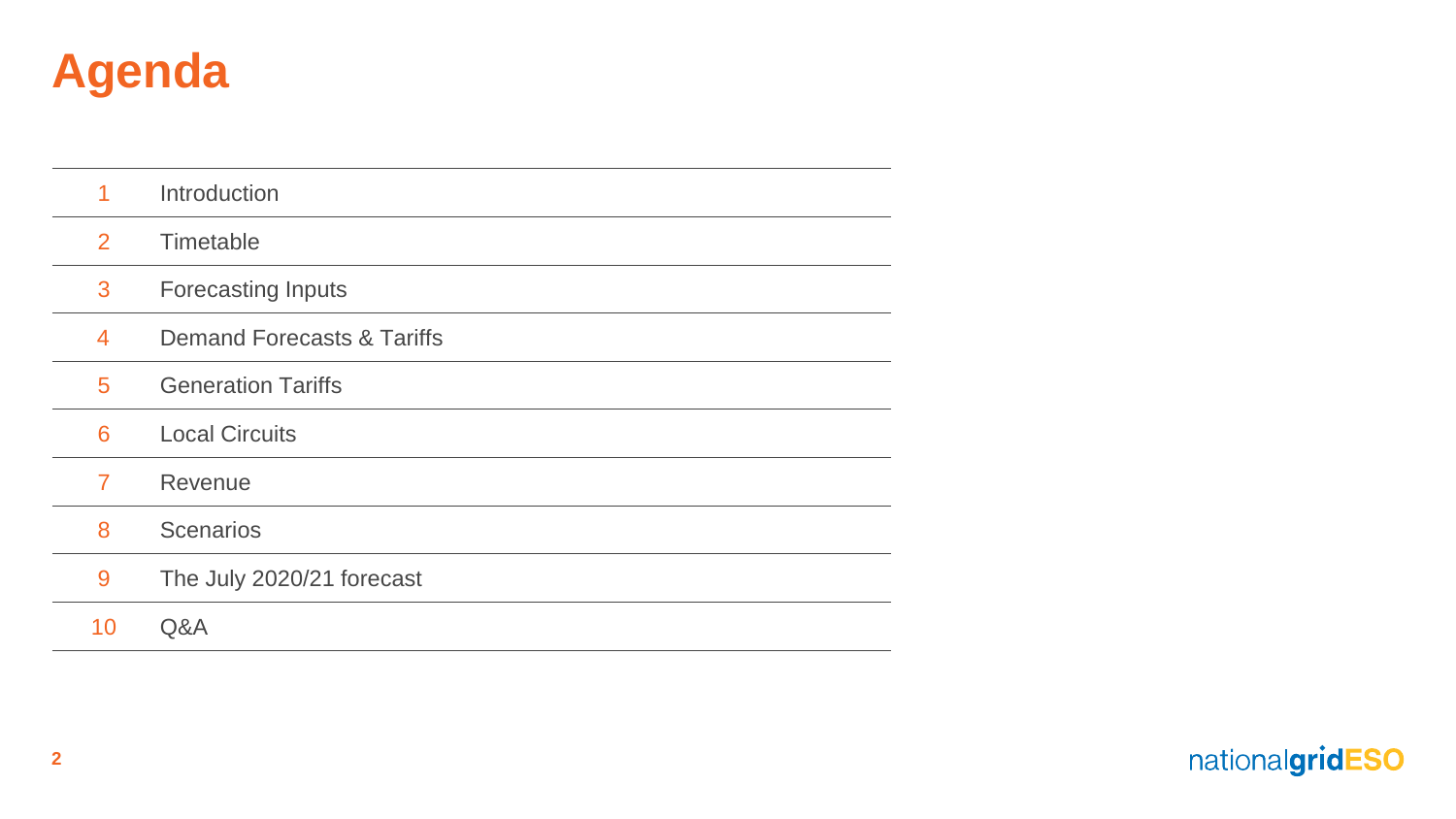### **Revenue team**



#### **Paul Wakeley**

**Rebecca Yang**

**Forecasting, setting and billing TNUoS to recover £2.8bn of TO revenue per year from generators, demand and suppliers**







**Generation;**

**Offshore**

**Onshore Local Circuits; Revenue**



**Demand;** 

**EET**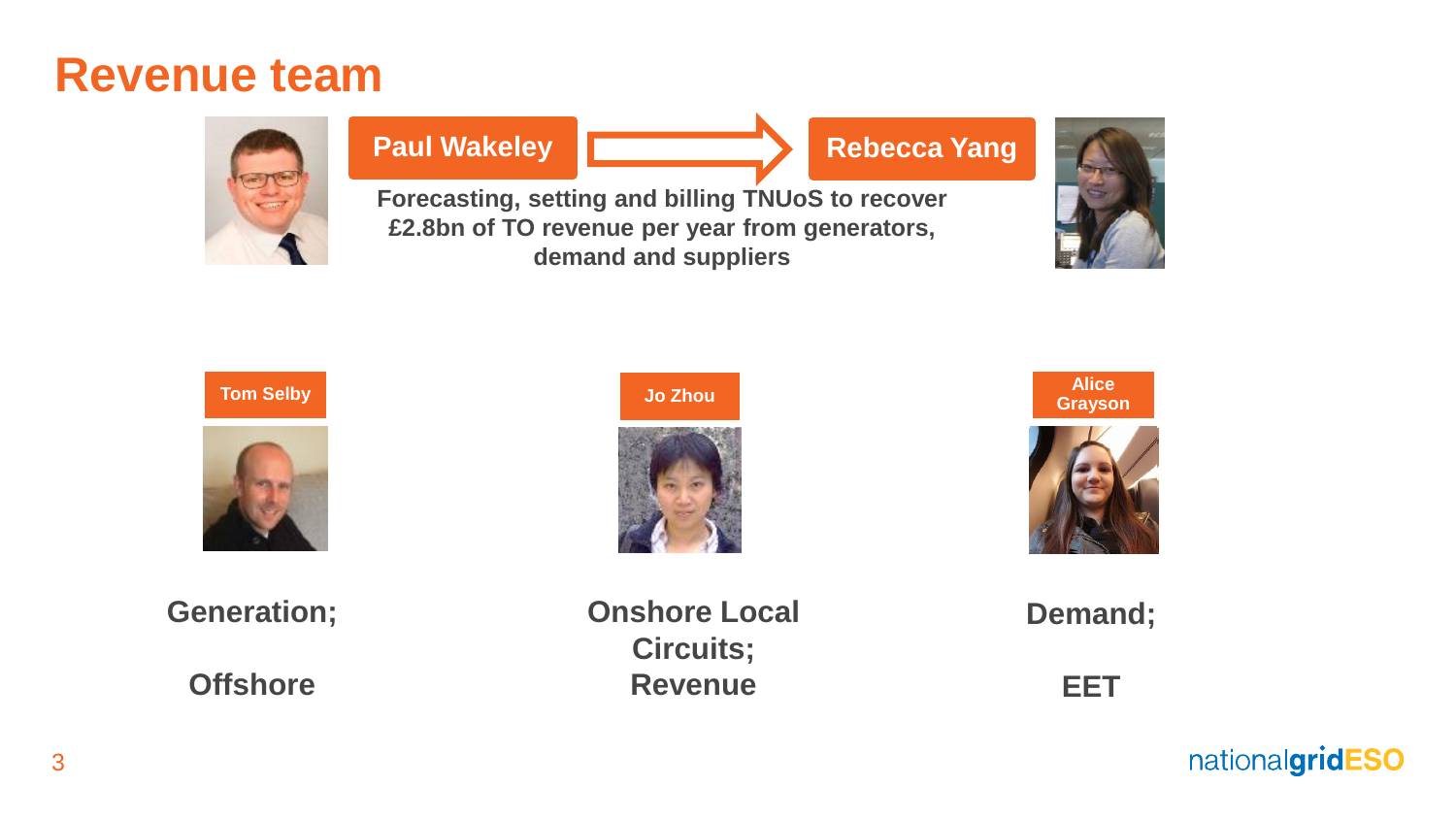### **Tariff timetable**

### **2020/21 TNUoS**

- **Quarterly forecast by 31 July**
- **Draft tariffs by 29 November**
- **Final tariffs by 31 January 2020**

### **Changes to 2020/21 Methodology**

**Modification in workgroup:**

- **CMP280:** New Generator TNUoS Demand Tariff which Removes Liability for TNUoS Demand
- **CMP286 & CMP287**: Improving TNUoS Predictability through Increased Notice of TNUoS Inputs
- **CMP292**: Introducing a Section 8 cut-off date for changes to the Charging Methodologies
- **CMP301:** Expansion factors for HVDC and subsea circuits
- **CMP302**: Extend the Small Generator Discount
- **CMP303**: Improving local circuit charge cost-reflectivity
- **CMP310**: Changes in the event of no deal Brexit
- **CMP312**: Correcting erroneous legal text following implementation of CMP264/265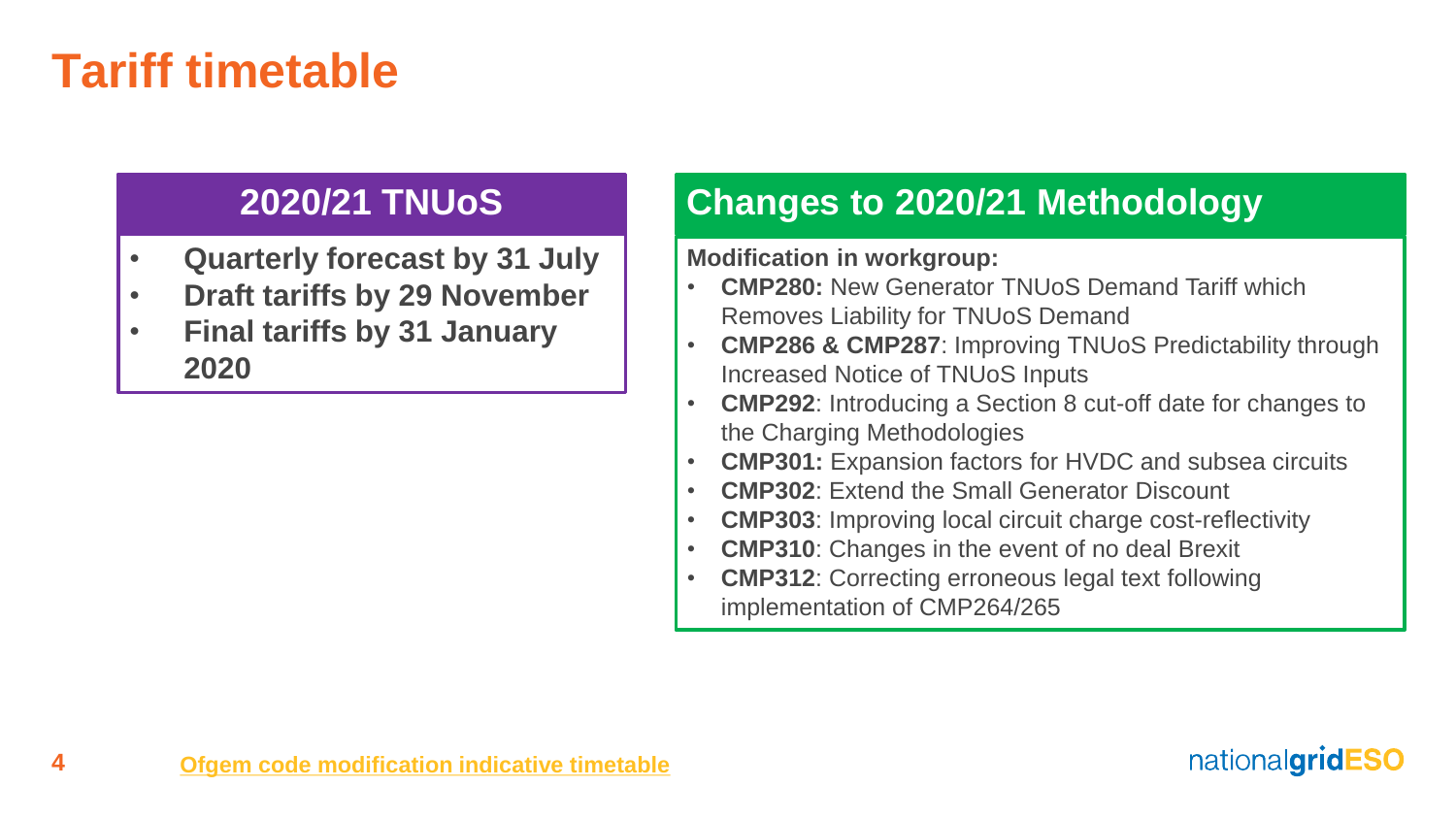## **Forecast Inputs**

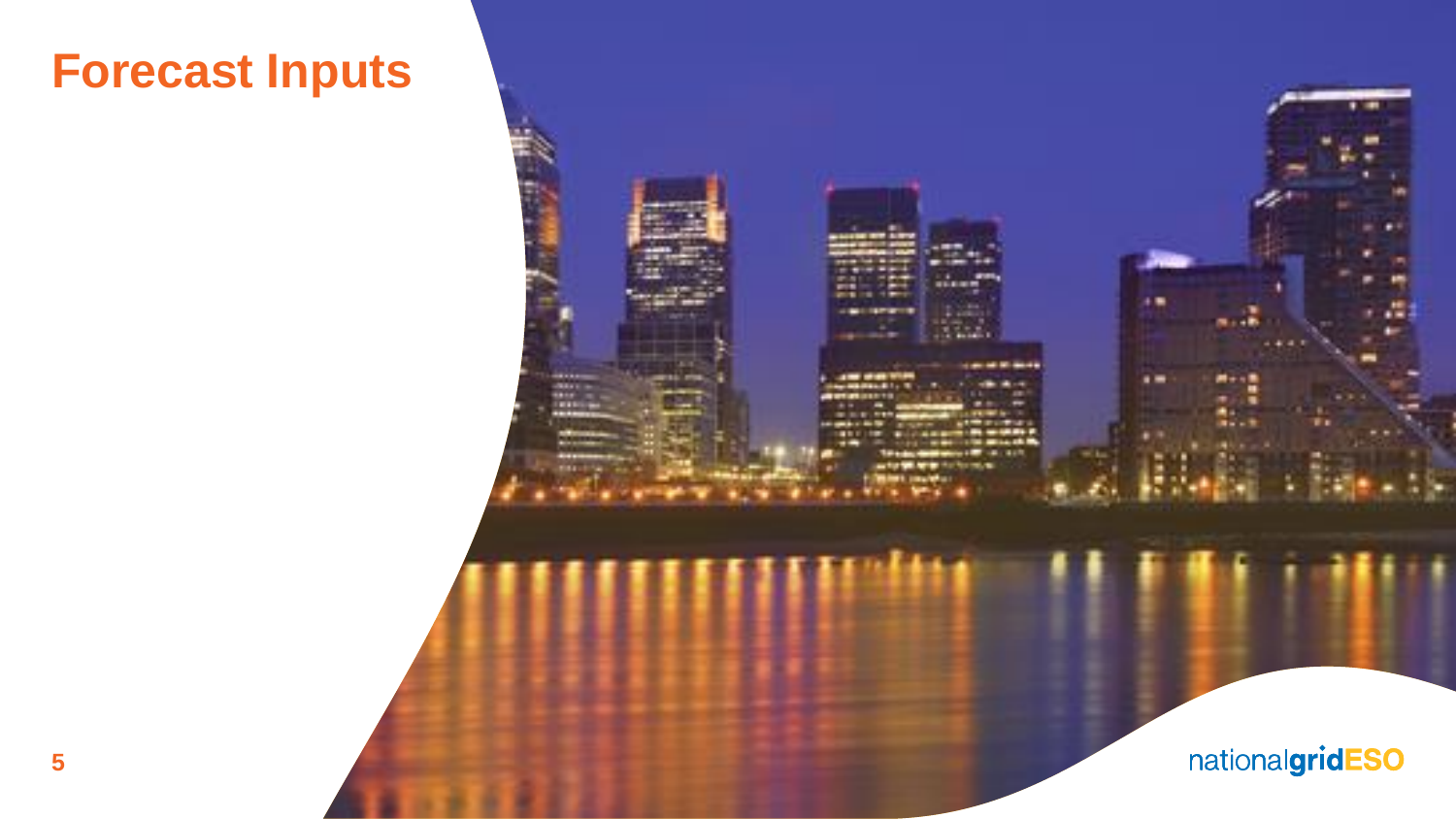## **Inputs into the tariff forecast**

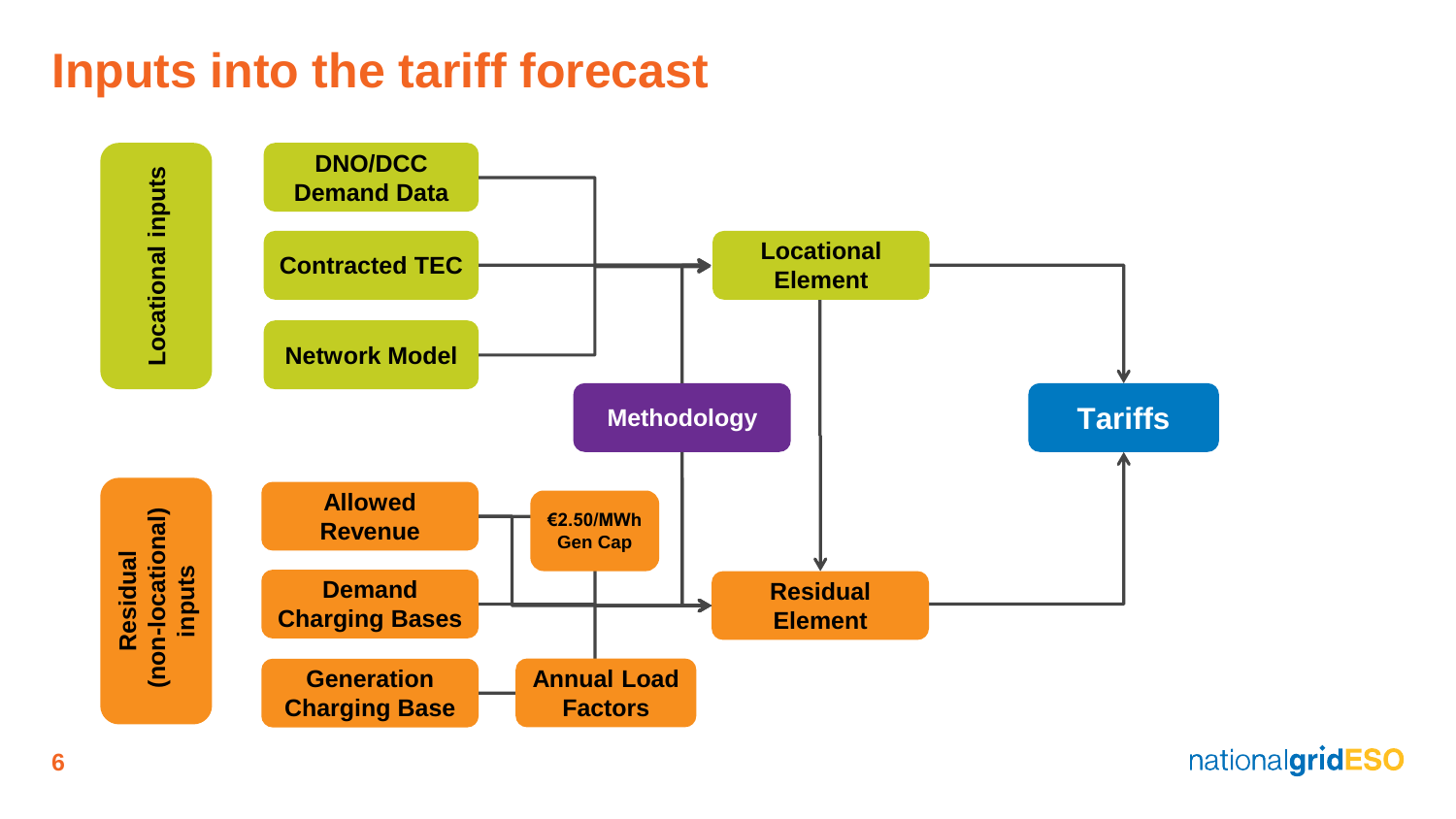## **Assumptions in this forecast for RIIO-T2**

- **The next RIIO-T2 price control is expected to start on 1 April 2021.**
- **The CUSC requires various parameters to be updated at that point for the 2021/22 tariffs, but are dependent on each TOs RIIO 'deal'**



nationalgridESO

• **We will begin the process to recalculate inputs this month** 

**7**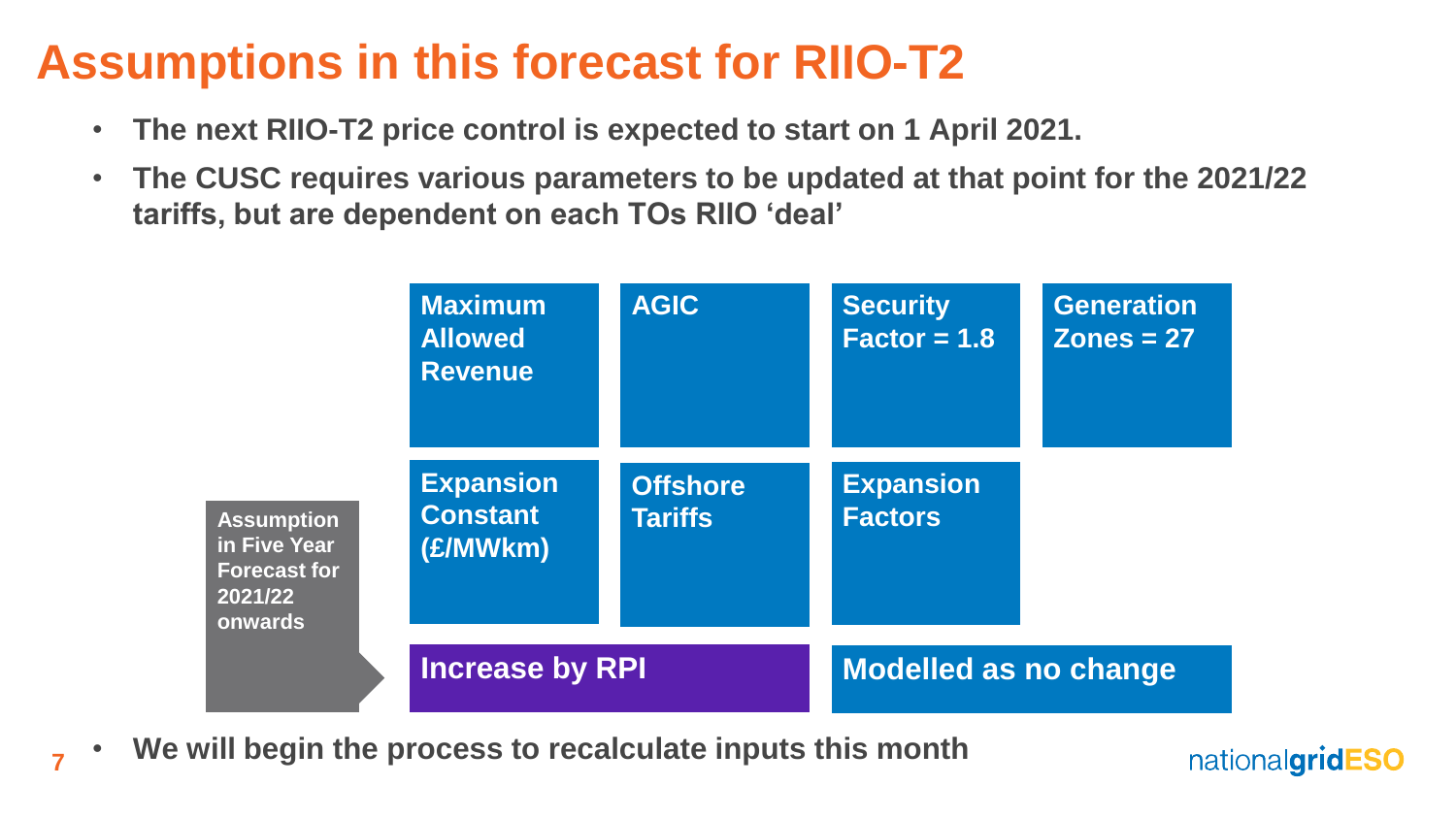

### **Demand Forecasts**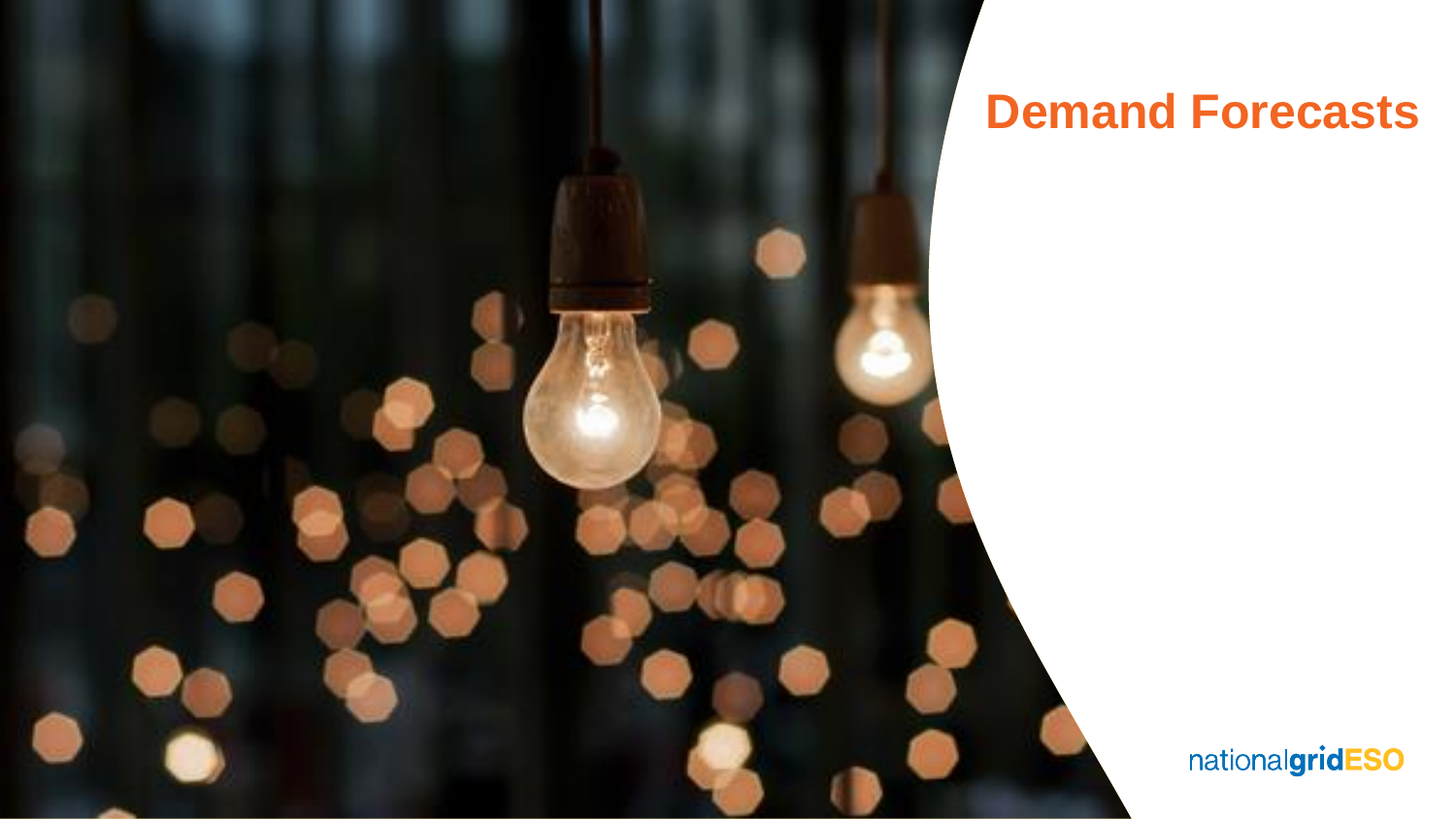# **System Peak & HH/NHH demand forecast**

**Table HH – Demand charging base and system peak**

|                                             | 2020/21 | 2021/22 | 2022/23 | 2023/24 | 2024/25 |
|---------------------------------------------|---------|---------|---------|---------|---------|
| Average System Demand at Triad (GW)         | 50.25   | 50.03   | 50.13   | 50.24   | 50.36   |
| Average HH Metered Demand at Triad (GW)     | 19.16   | 19.05   | 19.09   | 19.13   | 19.15   |
| NHH Annual Energy between 4pm and 7pm (TWh) | 24.13   | 23.97   | 23.96   | 23.91   | 23.86   |

- **Overall decline in Transmission net demand forecast due to:**
- Distributed generation
- "Behind the meter" microgeneration
- Revised economic projections
- Impact of smart meters
- Revised peak assumptions for Demand Side Response
- **Consumption from electrification of heating and transport remains broadly flat but expected to start increasing from 2022 onwards**
- **No significant demand shift between NHH and HH expected, broadly flat from 2020/21**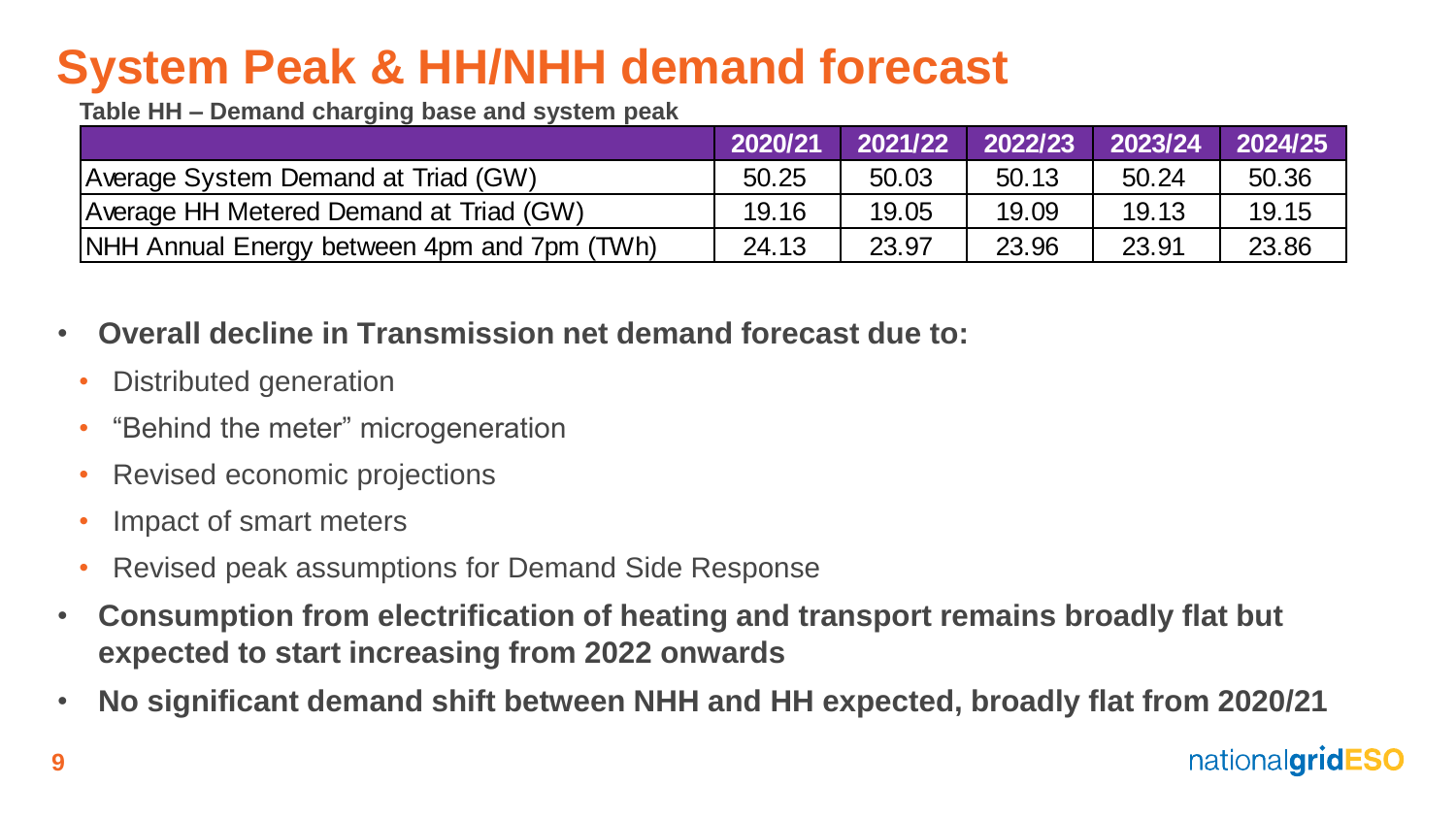## **Modelled Demand – Week 24 Data**

Week 24 DNO Zonal Demand Forecast



- Contracted demand at GSP used within transport model for locational signals for future energy consumption
- Based on transmission demand forecasts from DNO's & directly connected users (week 24 data)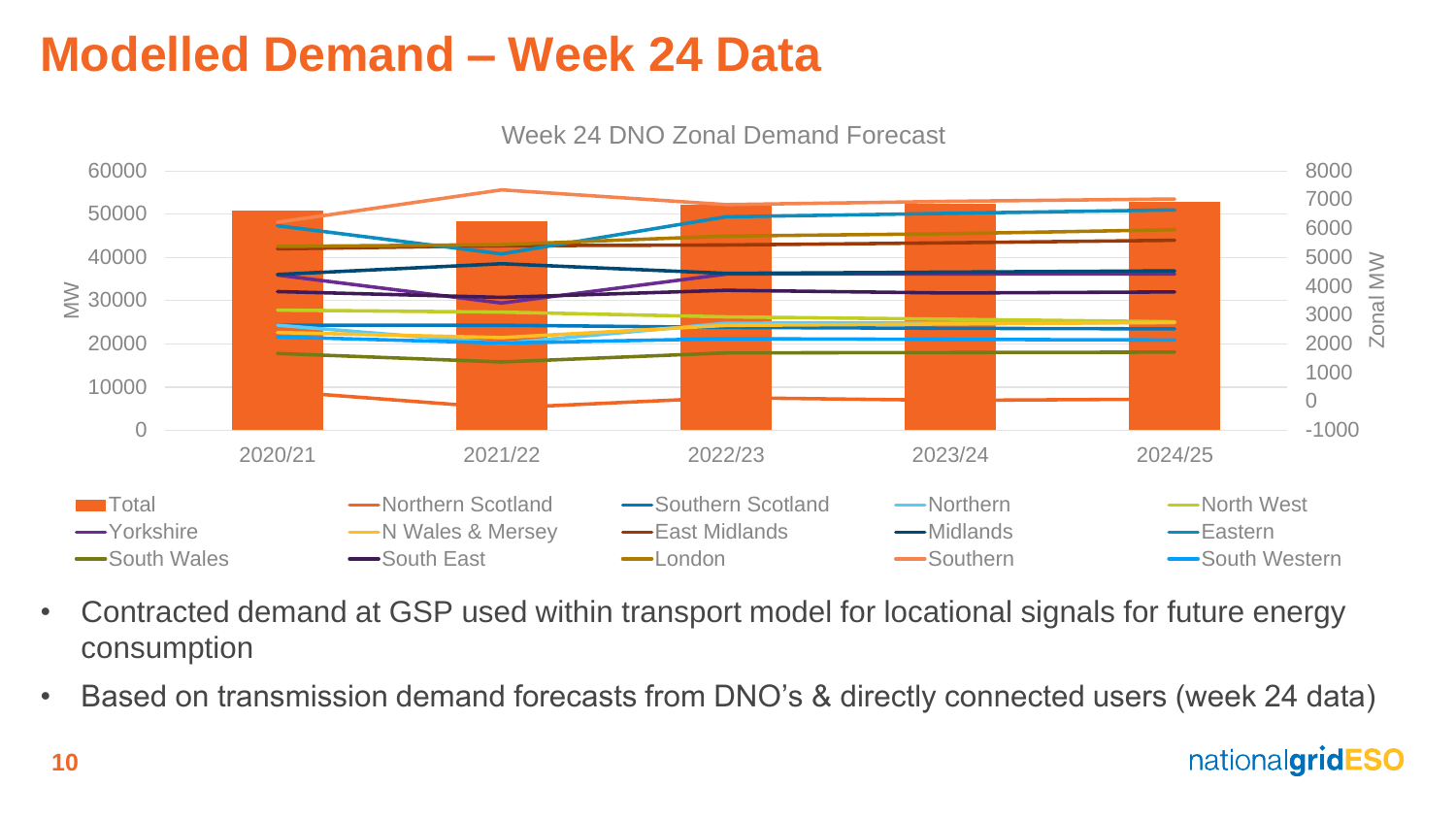## **Demand Tariffs**

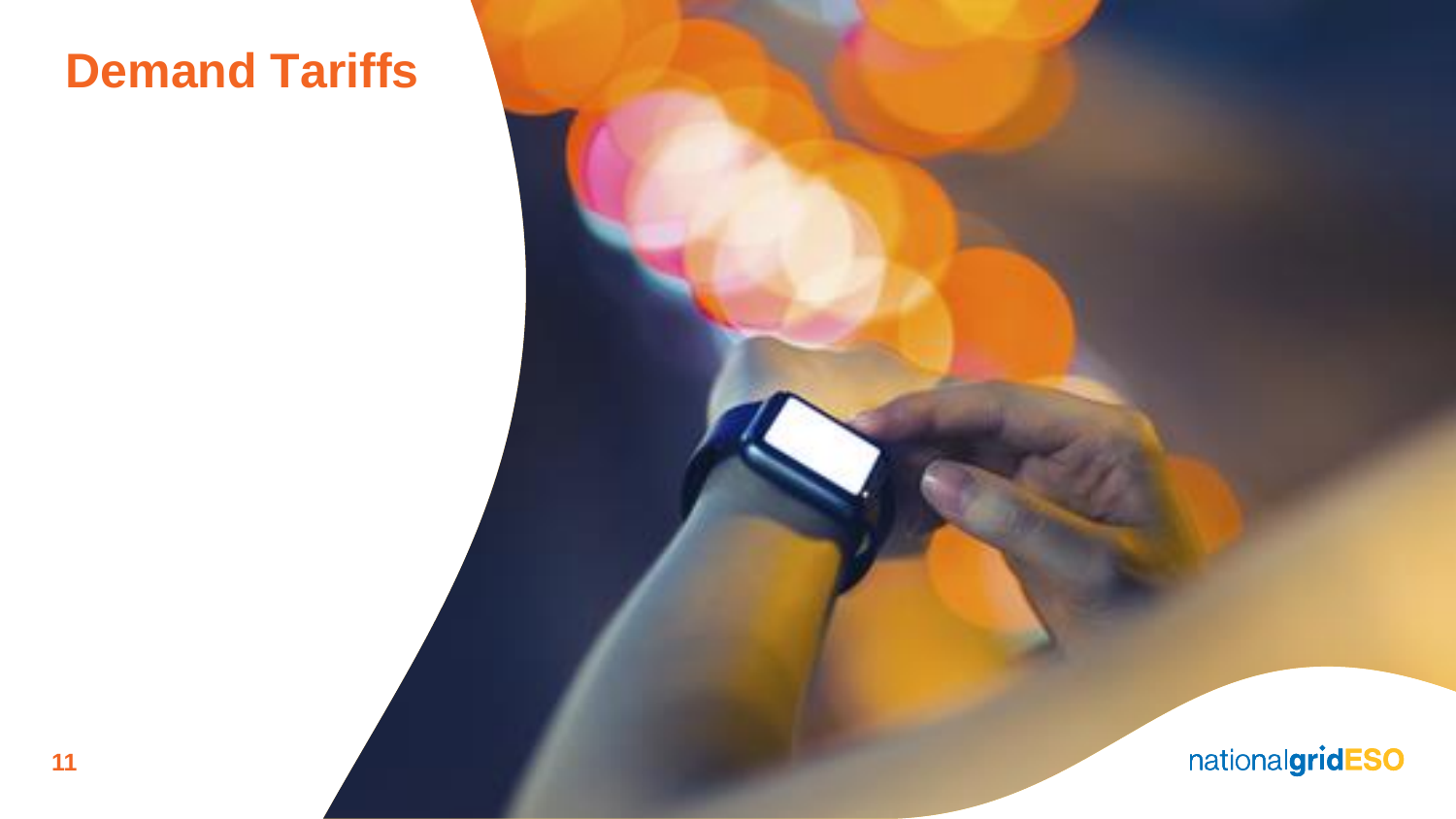### **HH Gross Demand Tariff**

**12**

Half Hour Demand Tariffs



**Average tariff is £51.11/kW rising to £61.71/kW in 2024/25, increase year on year due to:**

- declining charging base for system peak and HH demand
- increasing proportion of total revenue to be recovered from demand

 $\rightarrow$  2020/21  $\rightarrow$  2021/22  $\rightarrow$  2022/23  $\rightarrow$  2023/24  $\rightarrow$  2024/25

|           | <b>HH Tariffs</b>            | 2020/21 | 2021/22 | 2022/23 | $\sqrt{2023/24}$ | 2024/25 |
|-----------|------------------------------|---------|---------|---------|------------------|---------|
| $\bullet$ | <b>Average Tariff (£/kW)</b> | 51.11   | 54.13   | 56.09   | 59.14            | 61.71   |
|           | Residual (£/kW)              | 52.18   | 56.09   | 57.61   | 60.97            | 63.53   |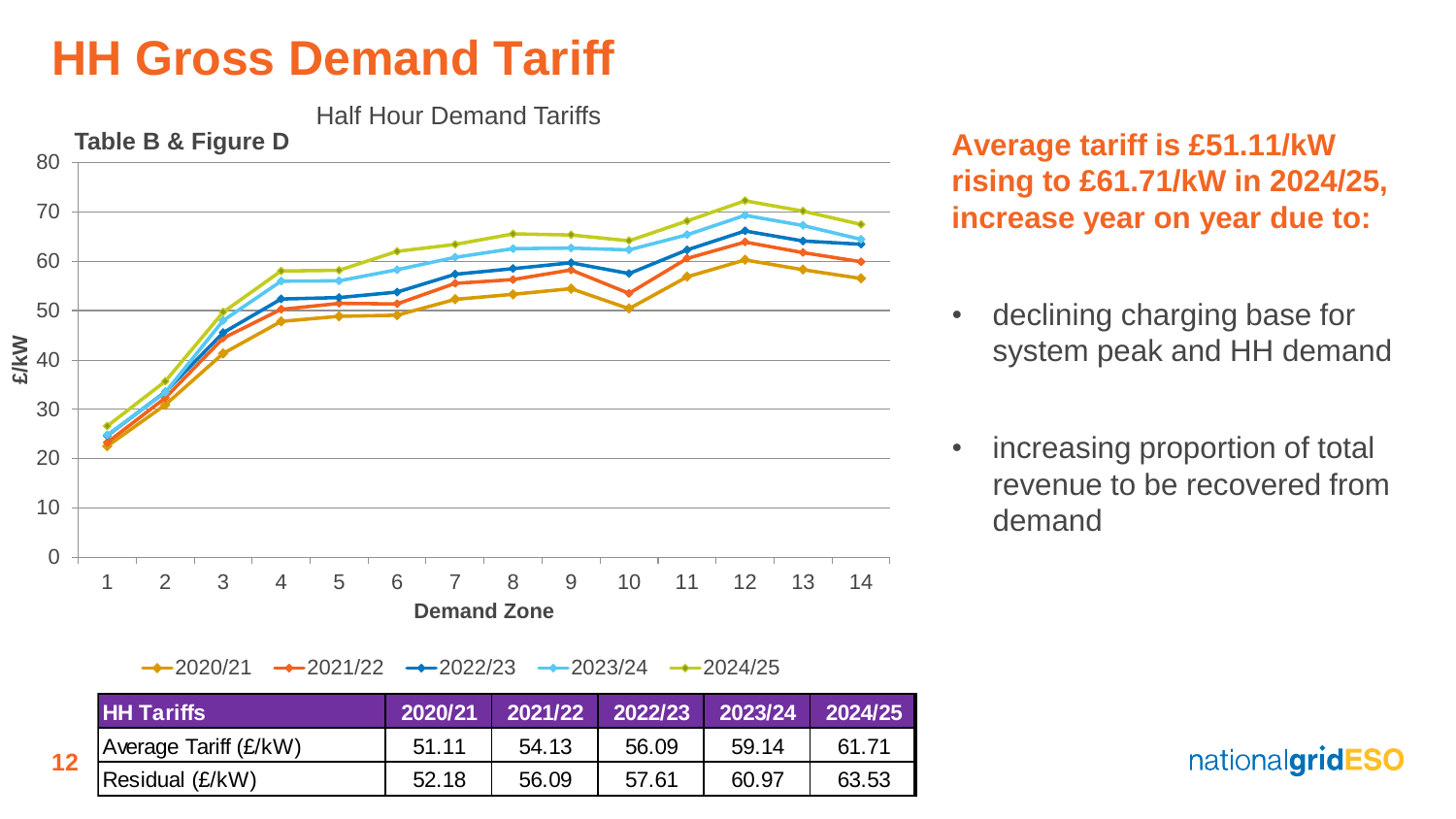### **Embedded Export Tariff**

**13**



**From 2020/21 the phased residual is set at zero.**

**Volumes and EET are broadly flat across the 5 years.**

**Total Credit is expected to** 

 $\rightarrow$  2020/21  $\rightarrow$  2021/22  $\rightarrow$  2022/23  $\rightarrow$  2023/24  $\rightarrow$  2024/25

| <b>IEET</b>            | 2020/21 | 2021/22        | 2022/23 | 2023/24        | 2024/25 |
|------------------------|---------|----------------|---------|----------------|---------|
| Average Tariff (£/kW)  | 2.52    | 2.32           | 2.65    | 2.88           | 2.91    |
| Phased residual (£/kW) |         | $\blacksquare$ |         | $\blacksquare$ | -       |
| AGIC (£/kW)            | 3.43    | 3.53           | 3.64    | 3.74           | 3.86    |
| Total Credit (£m)      | 17.90   | 15.83          | 17.86   | 19.35          | 19.46   |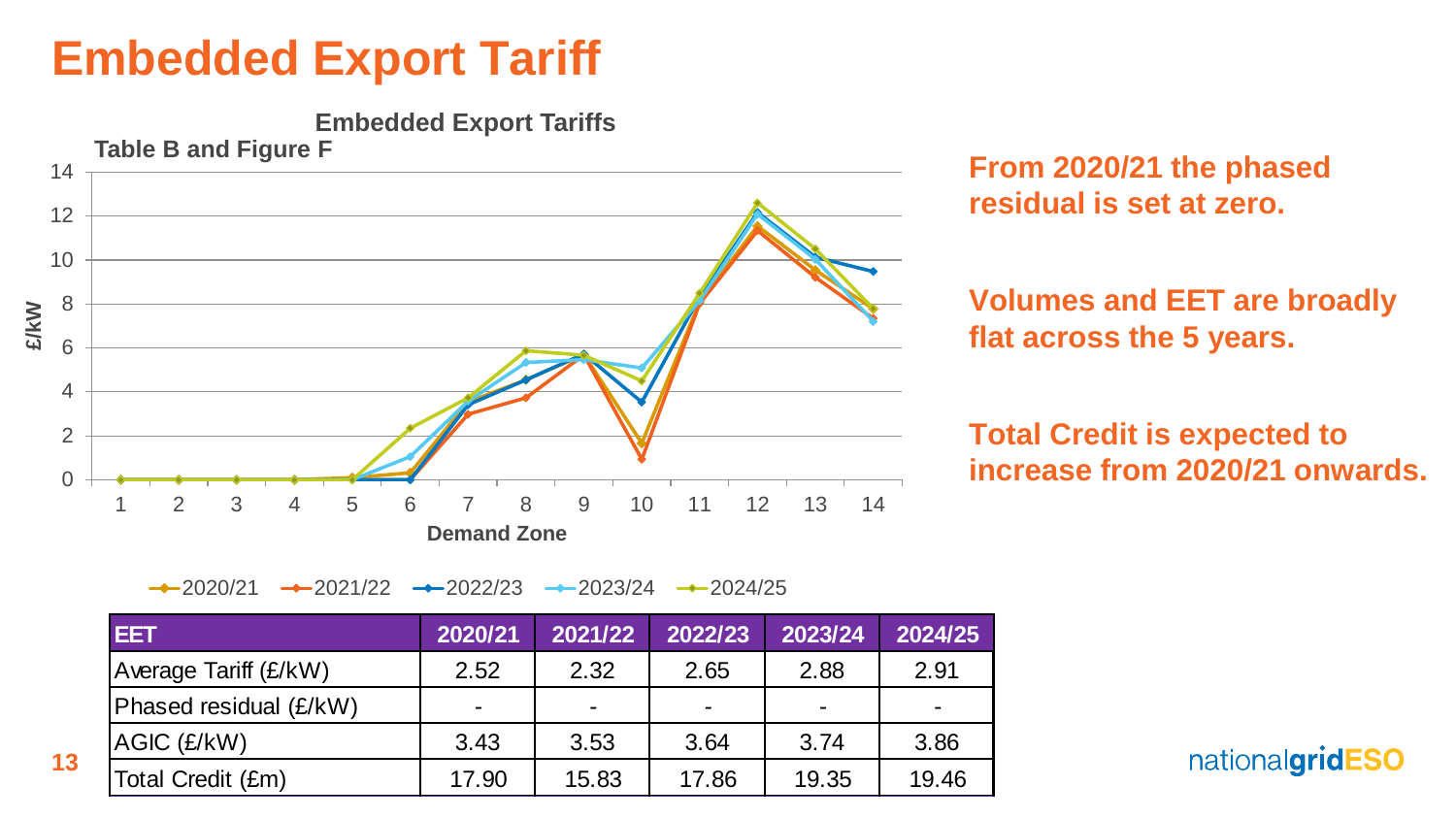### **NHH Tariffs**

**Table B and Figure H**

Non-Half Hour Demand Tariffs



**Tariff gradually increases between 0.1-0.6p/kWh zonally due to:**

- Proportion of revenue collected increases following HH recovery
- Declining charging base of 0.3 TWh over 5 year period

```
nationalgridESO
```
**14**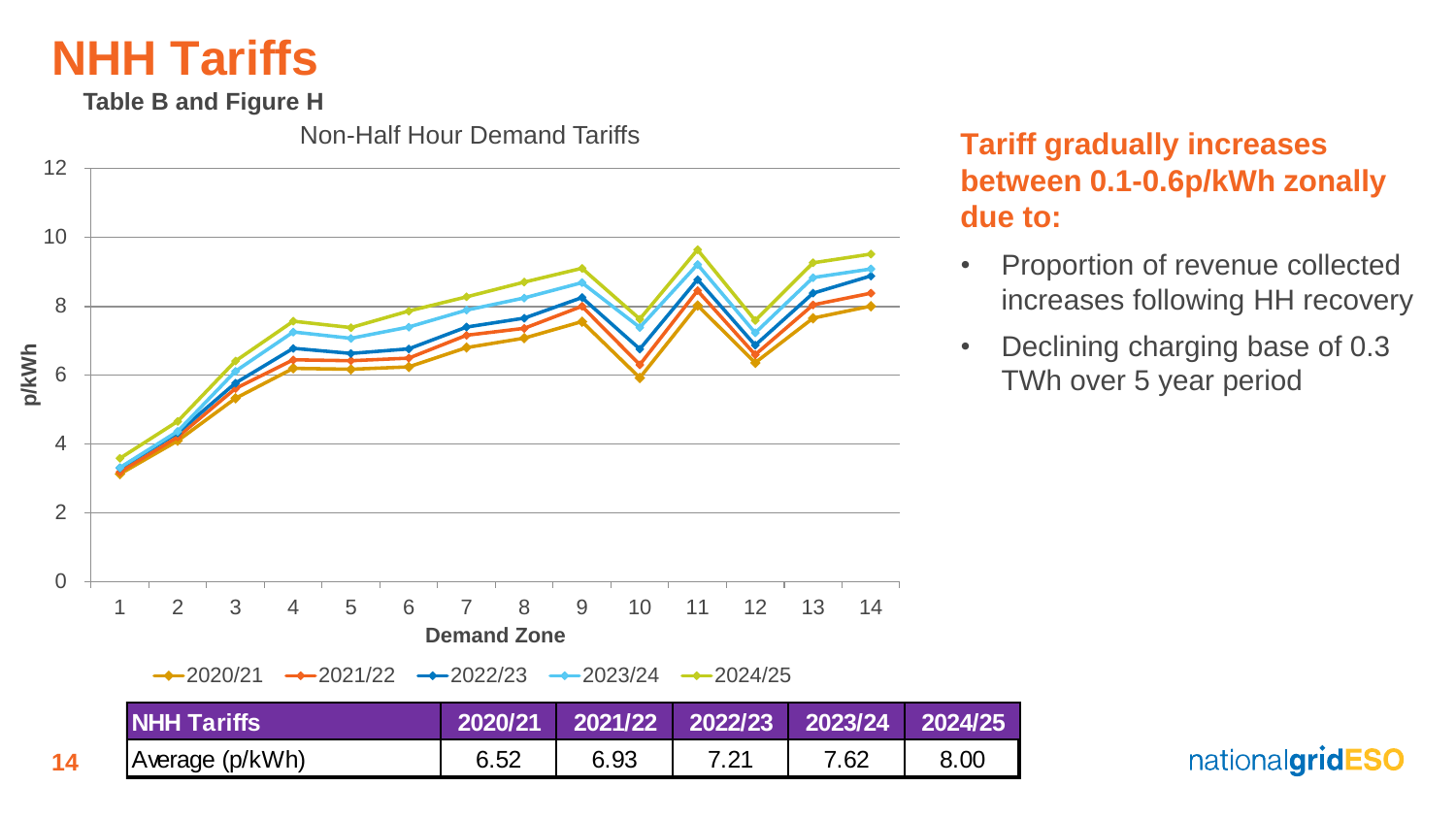

### **Generation Tariffs**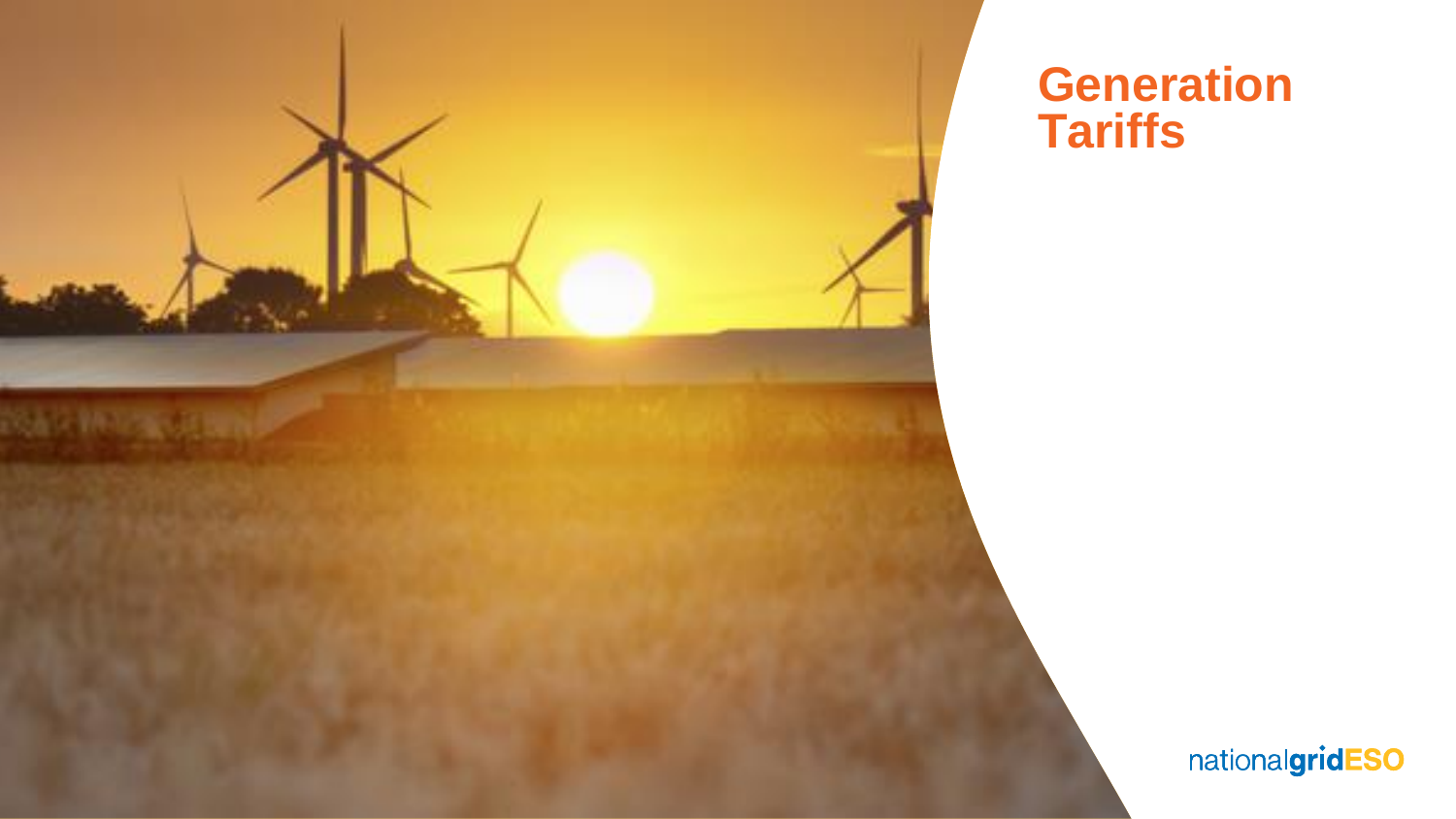## **Headline changes to generation**

**Changes to the G/D split calculation: Error margin & exchange rate data**

**Increases in renewable generation and gas**

**Closures of coal and nuclear plant**

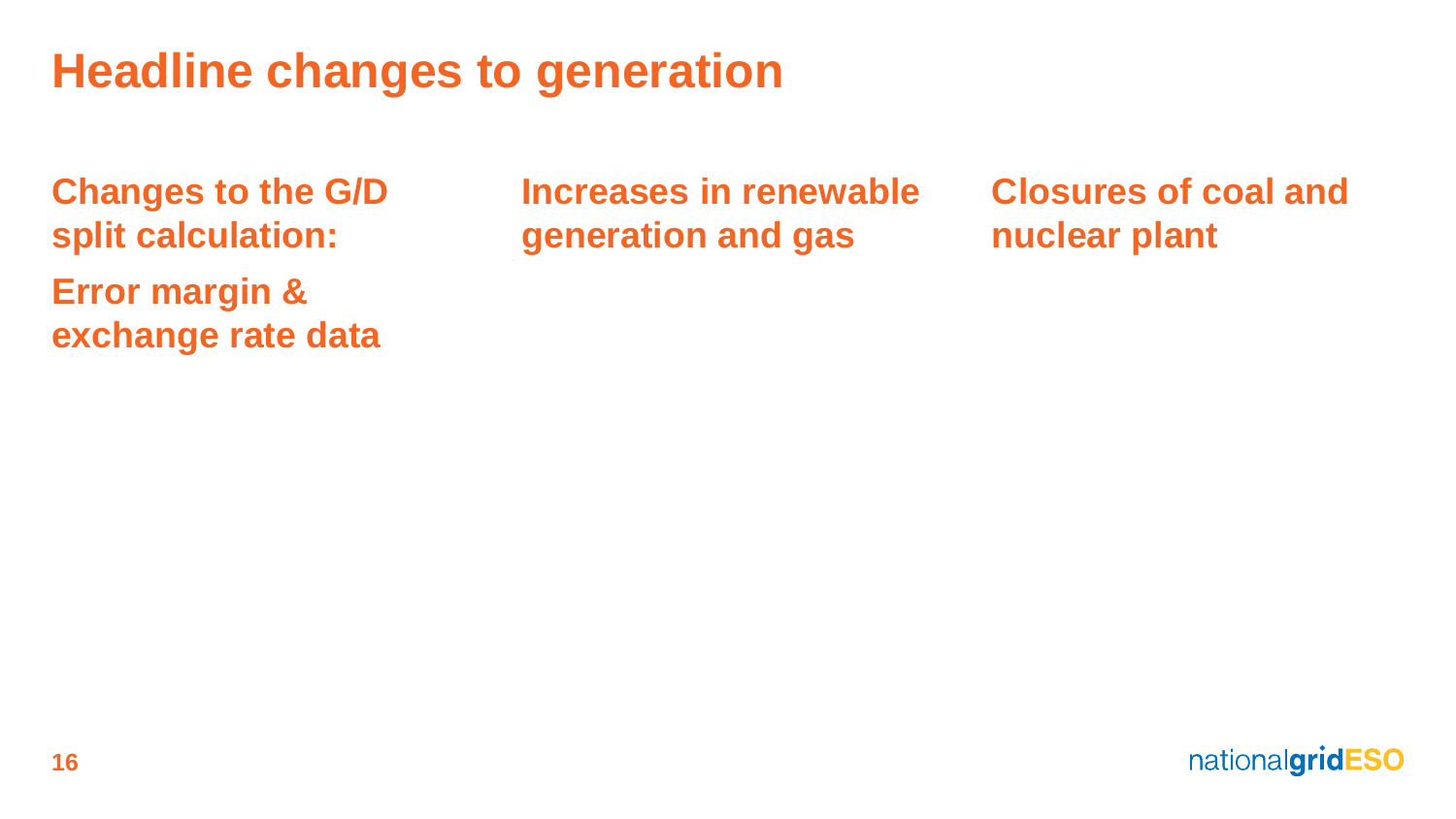### **G/D Split: Generation inputs 2020/21**



#### **= £415.1m Revenue to be recovered from generation**

*Different generation, exchange rates used for future years*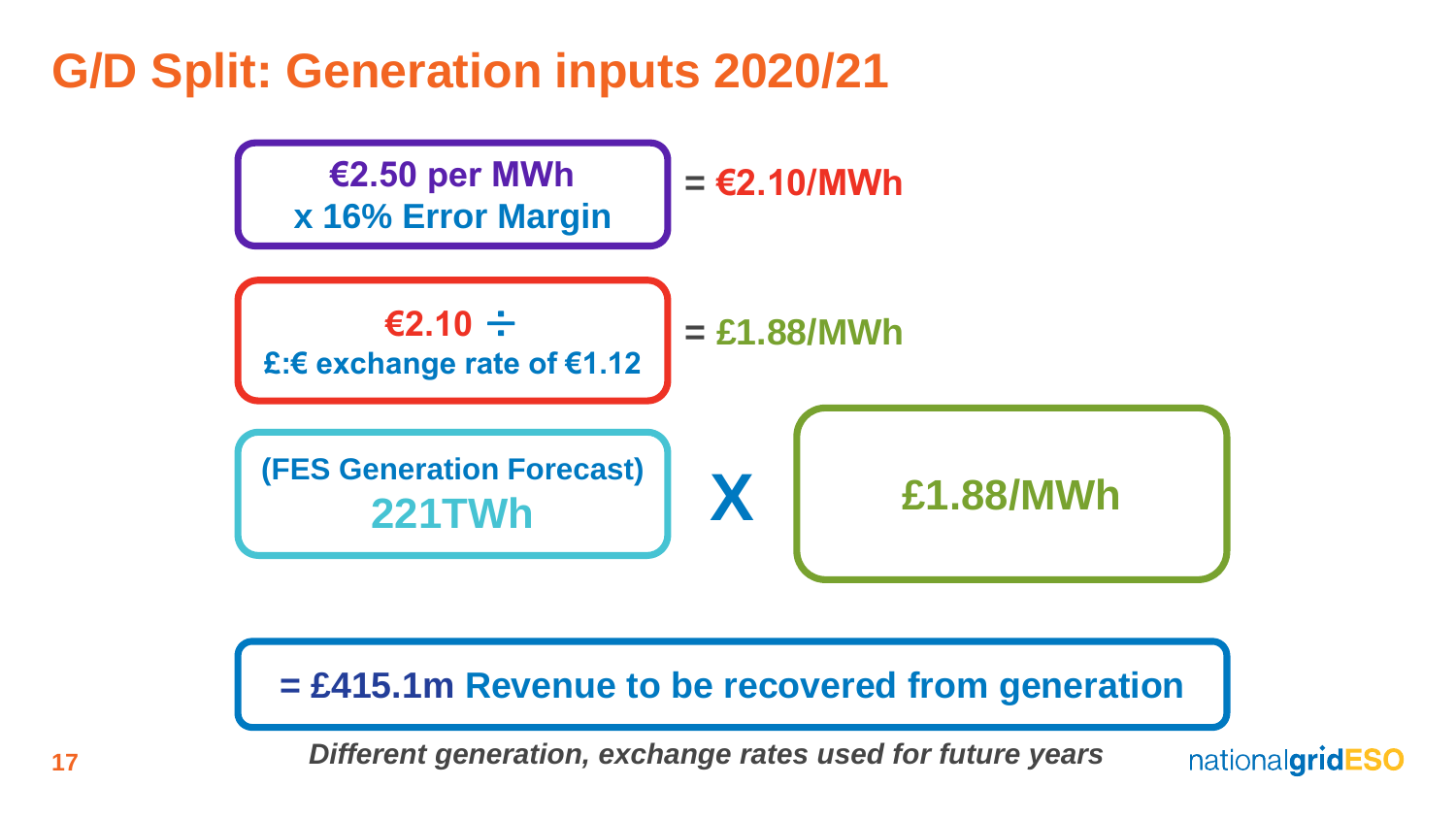# **G/D split over the five year period**

**Table FF – Generation and demand revenue proportions**

|                                                 | 2020/21 | 2021/22 | 2022/23 | 2023/24 | 2024/25 |
|-------------------------------------------------|---------|---------|---------|---------|---------|
| Limit on generation tariff $(E/MWh)$            | 2.50    | 2.50    | 2.50    | 2.50    | 2.50    |
| <b>Error Margin</b>                             | 16.0%   | 16.0%   | 16.0%   | 16.0%   | 16.0%   |
| Exchange Rate $(E/E)$                           | 1.12    | 1.11    | 1.09    | 1.08    | 1.08    |
| Total Revenue (£m)                              | 2,950.8 | 3,083.2 | 3,177.4 | 3324.2  | 3,459.2 |
| <b>Generation Output (TWh)</b>                  | 221.2   | 213.6   | 207.0   | 201.3   | 200.6   |
| % of revenue from generation                    | 14.1%   | 13.2%   | 12.5%   | 11.7%   | 11.2%   |
| % of revenue from demand                        | 85.9%   | 86.8%   | 87.5%   | 88.3%   | 88.8%   |
| Revenue recovered from generation $(\text{Em})$ | 415.1   | 405.7   | 397.4   | 390.1   | 388.9   |
| Revenue recovered from demand (£m)              | 2535.7  | 2677.5  | 2780.0  | 2934.0  | 3070.3  |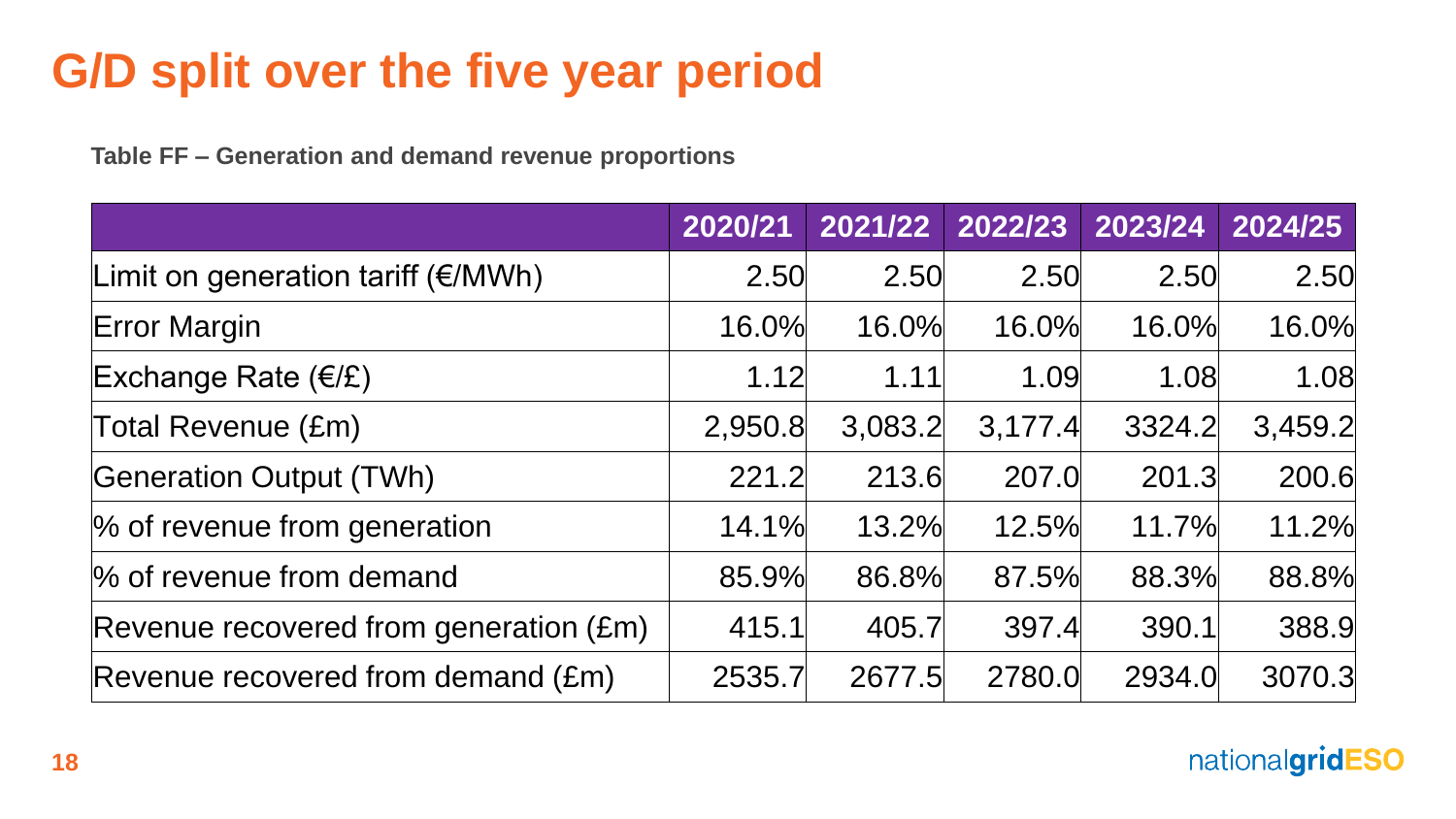### **Generation TNUoS Tariffs**

| <b>Peak Security</b>            | <b>Year Round Shared</b>  | We publish wider tariff<br>components by zone |
|---------------------------------|---------------------------|-----------------------------------------------|
| Year Round Not<br><b>Shared</b> | <b>Generator Residual</b> |                                               |

**We also publish example wider tariffs for 3 types of generator with example load factors**

| <b>Conventional Carbon 80%</b>                    | <b>Conventional Low Carbon 80%</b> | <b>Intermittent 40%</b> |
|---------------------------------------------------|------------------------------------|-------------------------|
| <b>Biomass</b>                                    | <b>Nuclear</b>                     | Offshore wind           |
| <b>CCGT/CHP</b>                                   | <b>Hydro</b>                       | Onshore wind            |
| Coal                                              |                                    | <b>Tidal</b>            |
| OCGT/Oil                                          |                                    |                         |
| Pumped storage<br>(including)<br>battery storage) |                                    |                         |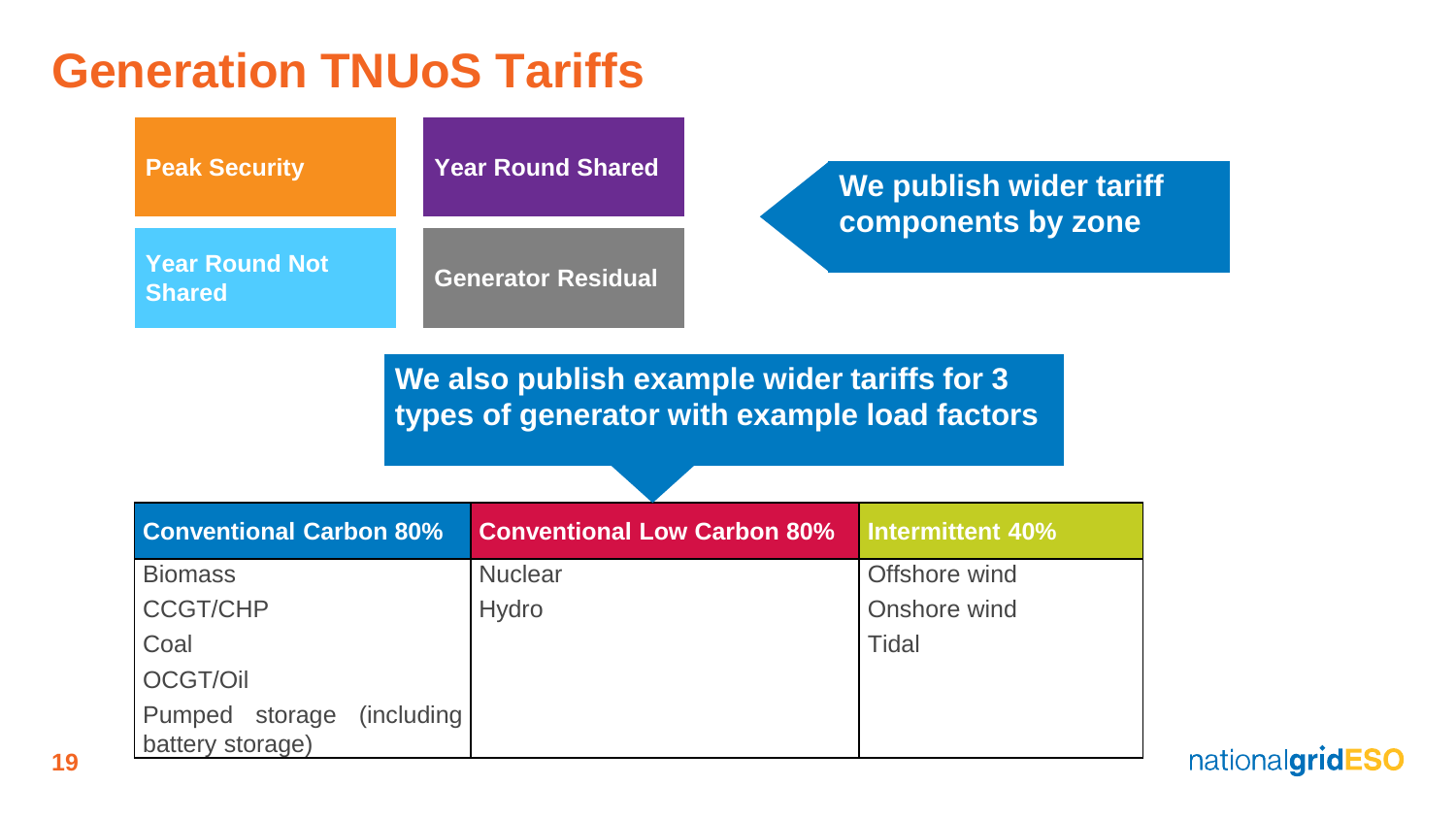### **Generation tariffs – Conventional Carbon**

**20**

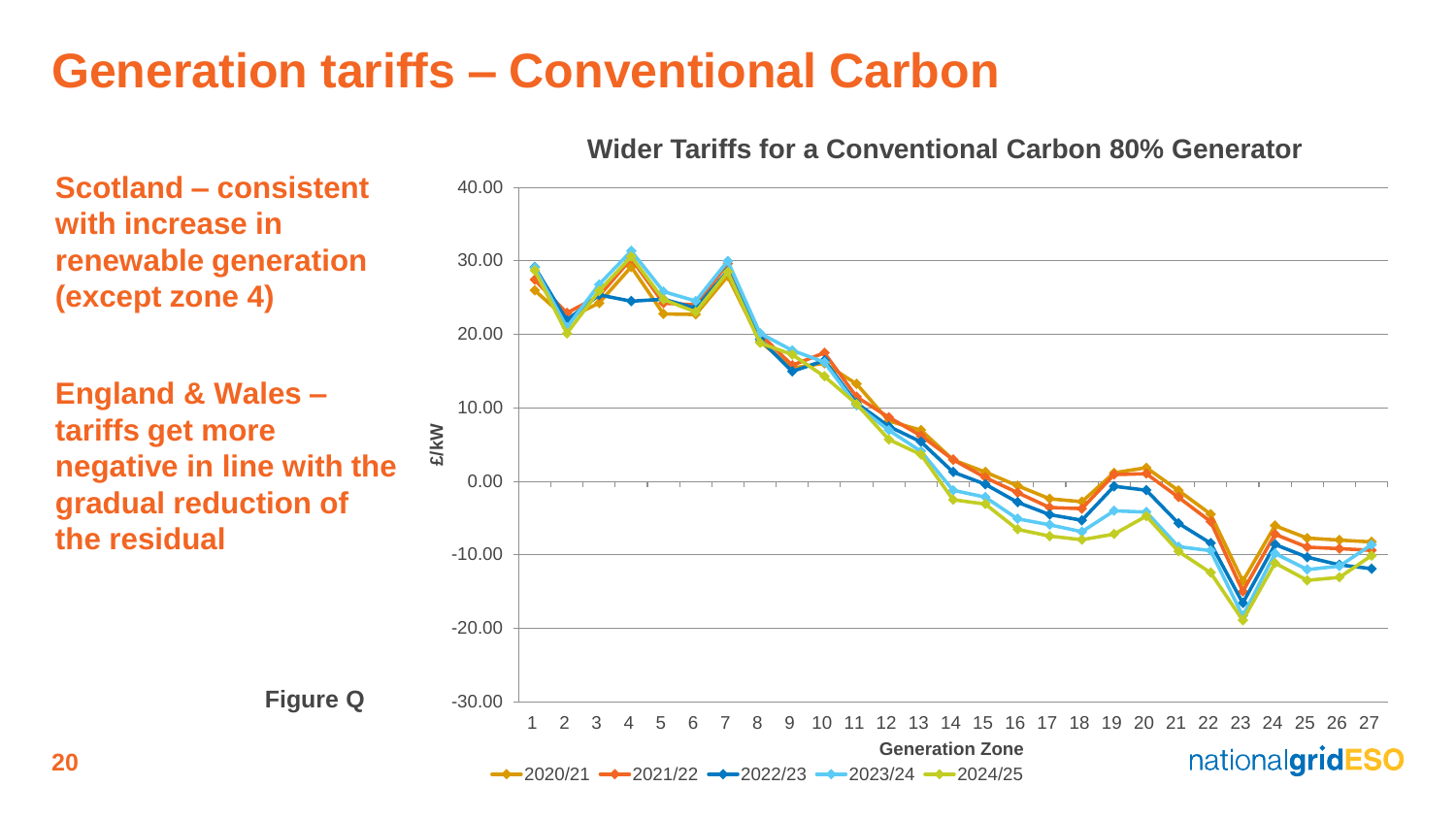## **Generation tariffs – Conventional Low Carbon**

**Similar to CC: more extreme due to paying/receiving full Year Round Not Shared tariff**

**Scotland – consistent except for 'flip' in zone 4**

**England & Wales – tariffs get more negative in line with the gradual reduction of the residual**

**Figure S**

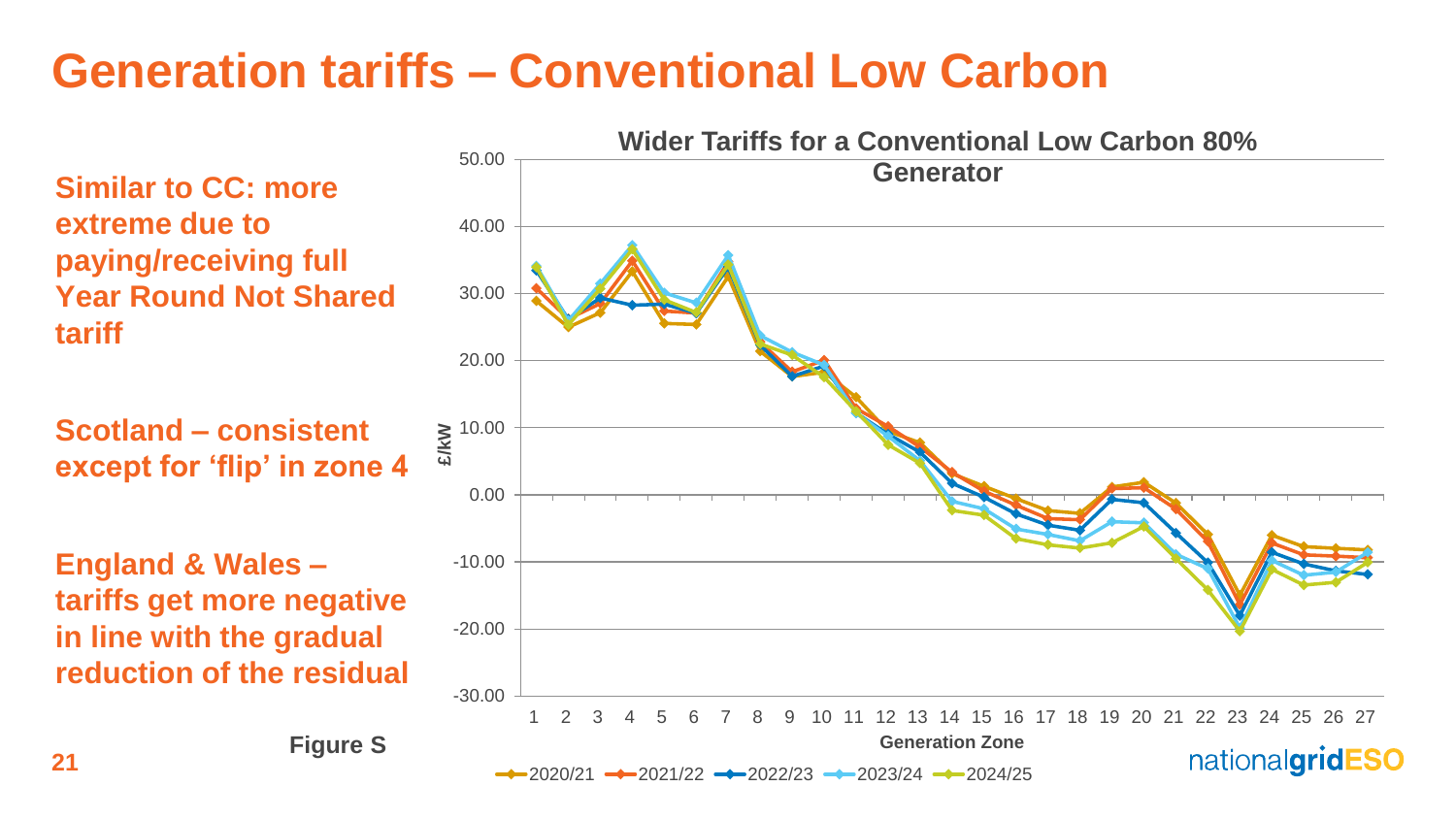### **Generation Tariffs – Intermittent**

**Tariffs follow similar profile to Conventional generators; zones 4, 9, 10 affected by generation increases from 2022**

**England & Wales – decreases follow the decrease in the residual; zone 27 affected by increase in intermittent generation from 2023**



**Wider Tariffs for an Intermittent 40% Generator**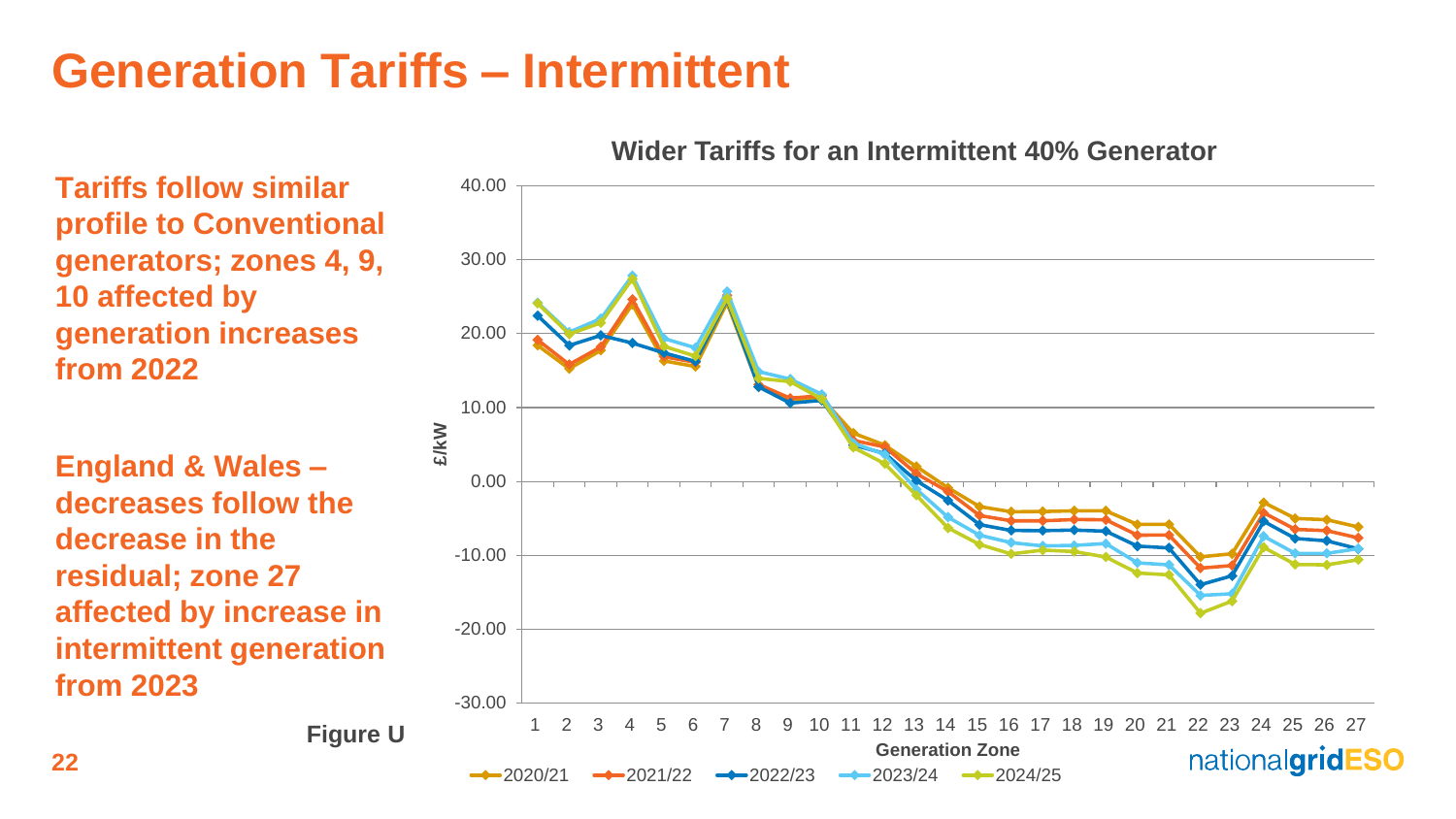# **Contracted, Modelled & Chargeable Generation Capacity**



| <b>GW</b>           | 2021 | 2122 | 2223  | 2324  | 2425  | <b>Table Z</b>  |
|---------------------|------|------|-------|-------|-------|-----------------|
| Contracted TEC (GW) | 90.8 | 98.0 | 119.4 | 133.8 | 145.3 |                 |
| Modelled TEC (GW)   | 82.6 | 81.5 | 86.6  | 96.8  | 98.6  |                 |
| Chargeable TEC (GW) | 74.1 | 73.1 | 77.9  | 88.1  | 88.4  | nationalgridESO |

**23**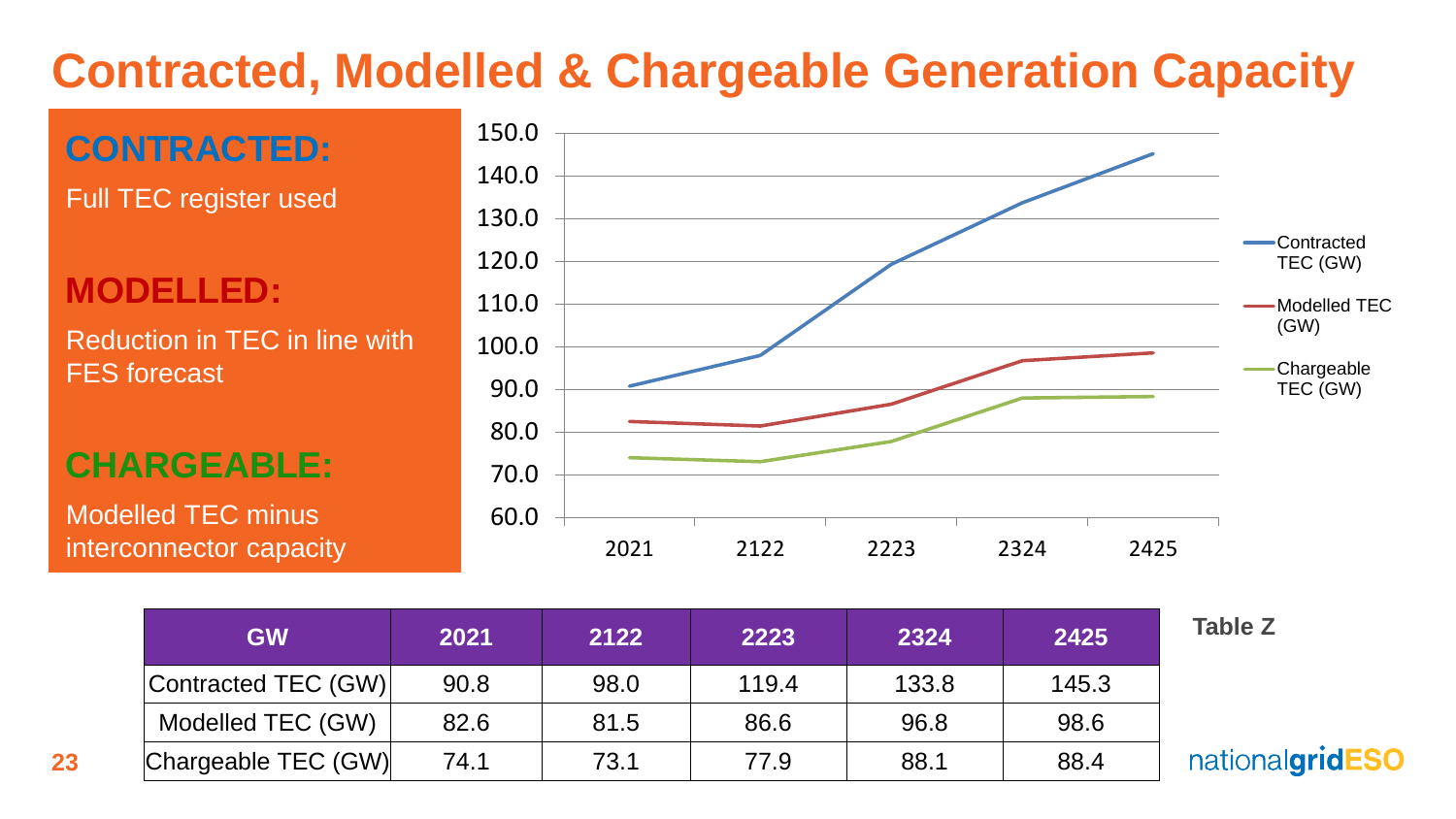## **Generation Residual**

#### **Table II – Residual calculation**

| <b>Component</b>                                                                 | 2020/21 | 2021/22  | 2022/23 | 2023/24  | 2024/25  |
|----------------------------------------------------------------------------------|---------|----------|---------|----------|----------|
| Proportion of revenue recovered from generation (%)                              | 14.1%   | 13.2%    | 12.5%   | 11.7%    | 11.2%    |
| Proportion of revenue recovered from demand (%)                                  | 85.9%   | 86.8%    | 87.5%   | 88.3%    | 88.8%    |
| Total TNUoS revenue (£m)                                                         | 2950.8  | 3083.2   | 3177.4  | 3324.2   | 3459.2   |
|                                                                                  |         |          |         |          |          |
| Generator residual tariff (£/kW)                                                 | $-3.96$ | $-5.56$  | $-6.66$ | $-8.56$  | $-9.91$  |
| Revenue recovered from the locational element of generator tariffs $(\text{Em})$ | 331.7   | 382.2    | 442.3   | 569.1    | 584.4    |
| Revenue recovered from offshore local tariffs (£m)                               | 339.1   | 390.3    | 429.3   | 485.7    | 543.8    |
| Revenue recovered from onshore local substation tariffs (£m)                     | 19.4    | 19.7     | 20.9    | 25.1     | 25.0     |
| Revenue recovered from onshore local circuit tariffs (£m)                        | 18.1    | 20.0     | 23.6    | 64.0     | 111.6    |
| Generator charging base (GW)                                                     | 74.1    | 73.1     | 77.9    | 88.1     | 88.4     |
|                                                                                  |         |          |         |          |          |
| Demand residual tariff (£/kW)                                                    | 52.18   | 56.09    | 57.61   | 60.97    | 63.53    |
| Revenue recovered from the locational element of demand tariffs $(\text{Em})$    | $-68.2$ | $-112.5$ | $-90.0$ | $-110.0$ | $-109.2$ |
| Amount to be paid to Embedded Export Tariffs (£m)                                | 17.9    | 15.8     | 17.9    | 19.4     | 19.5     |
| Demand Gross charging base (GW)                                                  | 50.2    | 50.0     | 50.1    | 50.2     | 50.4     |

#### **Generation revenue reduces gradually - £:€ rate and TWh output**

- Increase in generation revenue in 2020/21 compared to the September 2018 forecast (+£22.6m)
- **Onshore and offshore local revenue increases significantly**

### **Residual decreases to -£9.91 by 2024/25**

**24**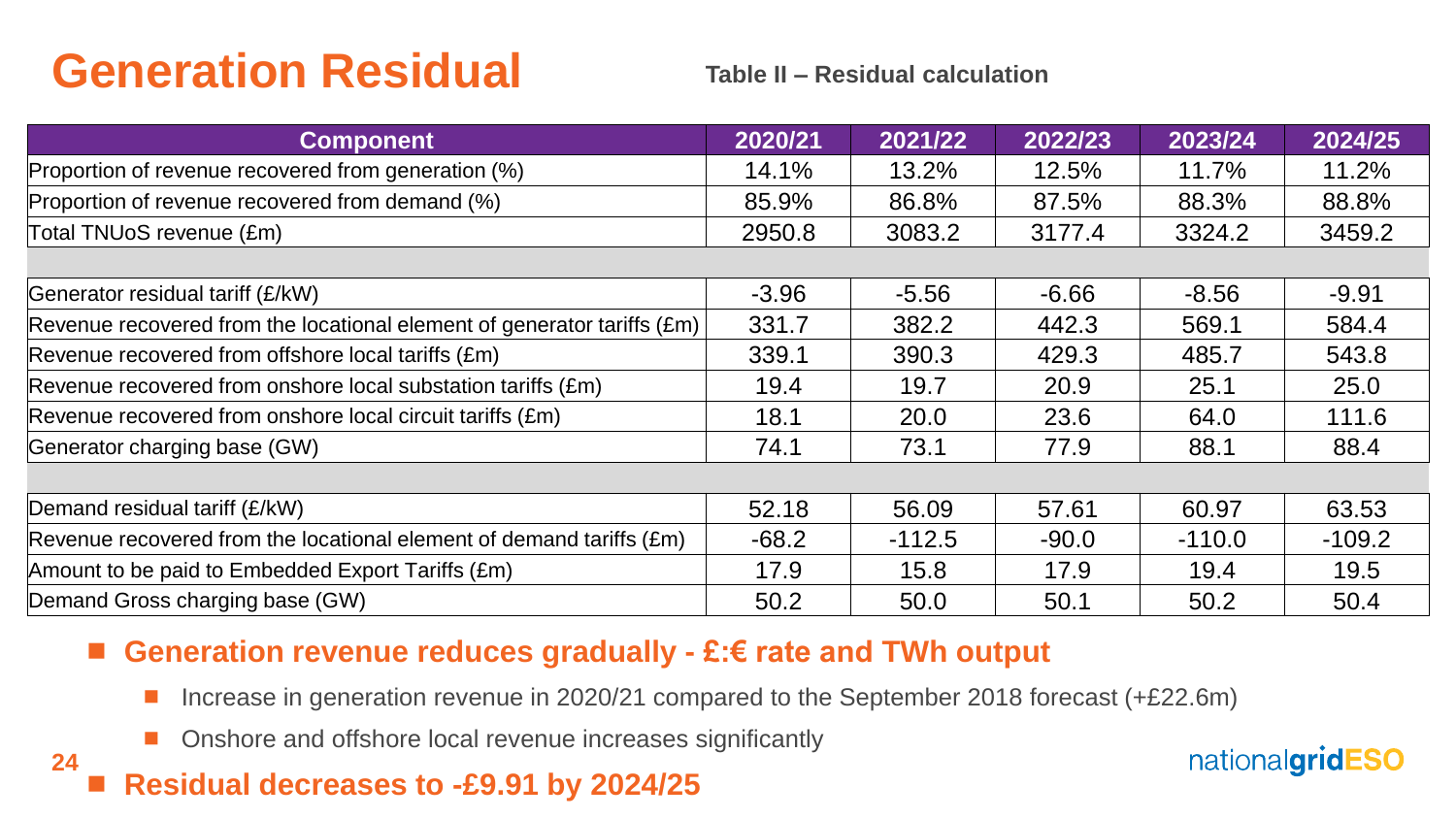## **Local Circuits**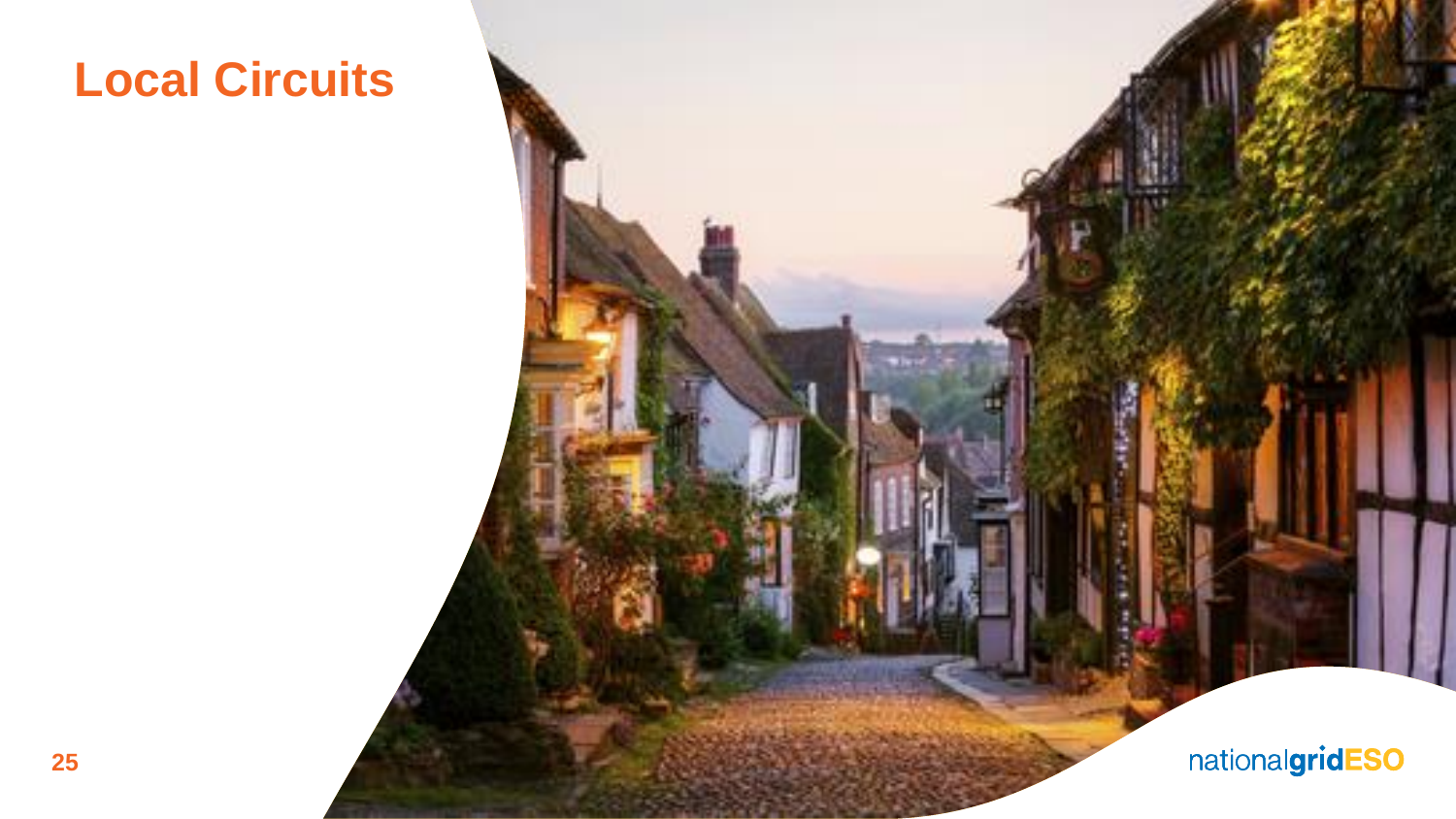# **Onshore local circuits tariffs**

#### **Table W – Onshore local circuit tariffs**

| <b>Connection Point</b>     | 2020/21<br>(E/KW) | 2021/22<br>(£/kW) | 2022/23<br>(£/kW) | 2023/24<br>(E/KW) | 2024/25<br>(E/KW) | <b>Onshore gene</b><br><b>completion da</b> |
|-----------------------------|-------------------|-------------------|-------------------|-------------------|-------------------|---------------------------------------------|
| Aberarder                   | 2.034445          | 1.780597          | 1.834015          | 1.889035          | 1.945706          | on the TEC re                               |
| Aberdeen Bay                | 2.647817          | 2.727365          | 2.809186          | 2.893461          | 2.980265          |                                             |
| Achruach                    | 4.360774          | 4.491935          | $-2.755675$       | $-2.745855$       | $-2.827708$       | <b>Local circuits</b>                       |
| Aigas                       | 0.664180          | 0.684134          | 0.704658          | 0.725798          | 0.747572          |                                             |
| An Suidhe                   | 3.091629          | 3.184227          | $-1.034341$       | $-0.962644$       | $-0.991013$       | using the bes                               |
| Arecleoch                   | 2.109185          | 2.172551          | 2.237728          | 1.333211          | 1.373207          | available                                   |
| Baglan Bay                  | 0.772554          | 0.795902          | $-0.157119$       | $-0.161799$       | 0.869548          |                                             |
| <b>Beaw Field</b>           |                   |                   |                   | 97.918615         | 100.655149        |                                             |
| <b>Beinneun Wind Farm</b>   | 1.525325          | 1.571127          | 1.618278          | 1.666826          | 1.716828          | <b>Remote island</b>                        |
| <b>Bhlaraidh Wind Farm</b>  | 0.655675          | 0.675373          | 0.695634          | 0.716503          | 0.737998          | majority of the                             |
| <b>Black Hill</b>           | 1.577101          | 1.624482          | 1.673216          | 1.723413          | 1.775115          | up by local ge                              |
| <b>Black Law</b>            | 1.774502          | 1.827813          | 1.882647          | 1.939127          | 1.997300          | (revenues col                               |
| <b>BlackCraig Wind Farm</b> | 6.392785          | 6.584843          | 6.782389          | 6.985860          | 7.195436          | <b>circuit tariffs</b>                      |
| <b>BlackLaw Extension</b>   | 3.763060          | 3.876114          | 3.992397          | 4.112169          | 4.235534          |                                             |
| <b>Branxton</b>             |                   |                   |                   | 0.353701          | 0.362762          | towards G/D s<br>revenue cap)               |

**Onshore generators' completion dates are based on the TEC register**

**Local circuits are modelled using the best information available** 

**Remote island links have the majority of their costs picked up by local generators (revenues collected via local circuit tariffs contribute towards G/D split generation**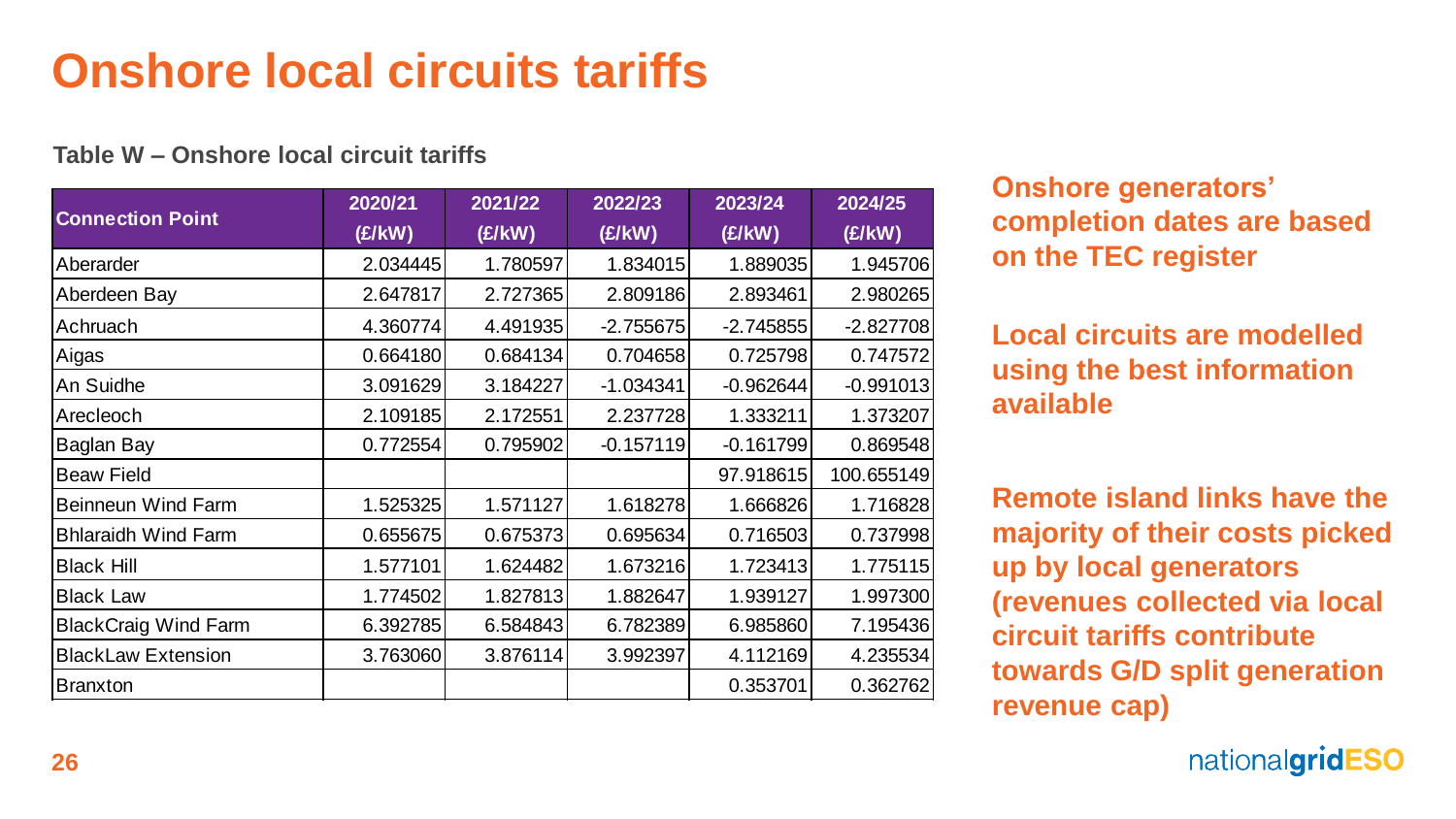### **Offshore Local Tariffs**

**Table Y – Offshore local tariffs for 2020/21**

**Increased each year by RPI (currently our forecast of May-Oct 2019 average)**

**Galloper, Race Bank, Rampion & Walney Extension tariffs will be set at asset transfer (expected during 2019/20)**

|                             | <b>Tariff Component (£/kW)</b> |                |              |  |  |  |
|-----------------------------|--------------------------------|----------------|--------------|--|--|--|
| <b>Offshore Generator</b>   | <b>Substation</b>              | <b>Circuit</b> | <b>ETUoS</b> |  |  |  |
| Barrow                      | 8.216175                       | 42.987017      | 1.067427     |  |  |  |
| Burbo Bank                  | 10.645155                      | 20.381596      | 0.000000     |  |  |  |
| Dudgeon                     | 15.420477                      | 24.044705      | 0.000000     |  |  |  |
| <b>Greater Gabbard</b>      | 15.404361                      | 35.397706      | 0.000000     |  |  |  |
| Gunfleet                    | 17.781578                      | 16.324881      | 3.051215     |  |  |  |
| <b>Gwynt Y Mor</b>          | 18.760047                      | 18.480965      | 0.000000     |  |  |  |
| Humber Gateway              | 14.928709                      | 33.684142      | 0.000000     |  |  |  |
| ∣Lincs                      | 15.354669                      | 60.117037      | 0.000000     |  |  |  |
| London Array                | 10.452326                      | 35.600039      | 0.000000     |  |  |  |
| Ormonde                     | 25.399999                      | 47.317820      | 0.377083     |  |  |  |
| Robin Rigg                  | $-0.469866$                    | 31.124583      | 9.646941     |  |  |  |
| Robin Rigg West             | $-0.469866$                    | 31.124583      | 9.646941     |  |  |  |
| <b>Sheringham Shoal</b>     | 24.540802                      | 28.780611      | 0.625605     |  |  |  |
| Thanet                      | 18.688712                      | 34.823751      | 0.838331     |  |  |  |
| Walney 1                    | 21.921404                      | 43.656418      | 0.000000     |  |  |  |
| Walney 2                    | 21.761975                      | 44.041034      | 0.000000     |  |  |  |
| <b>West of Duddon Sands</b> | 8.458871                       | 41.739286      | 0.000000     |  |  |  |
| Westermost Rough            | 17.811540                      | 30.129503      | 0.000000     |  |  |  |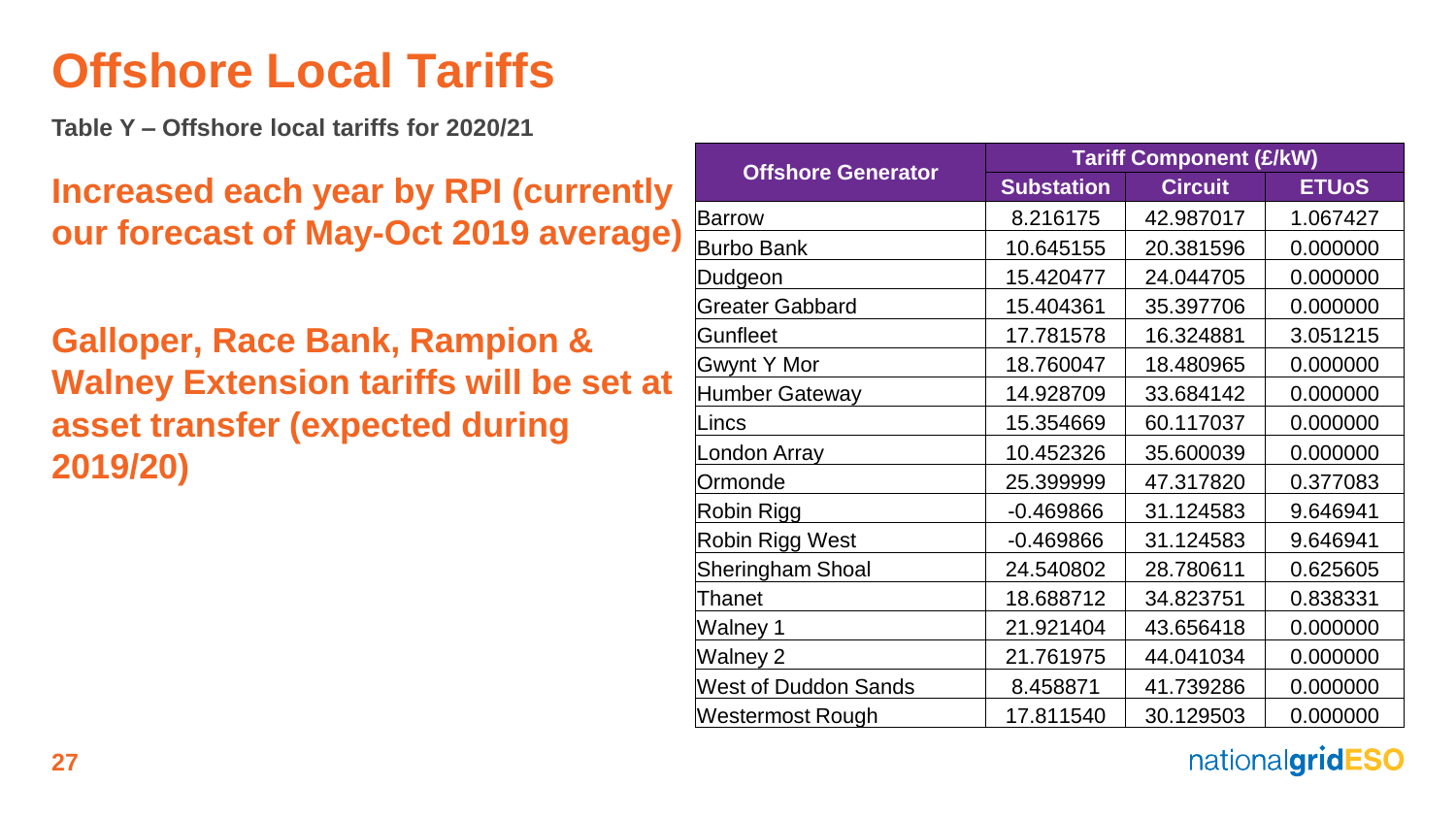

### **Revenue**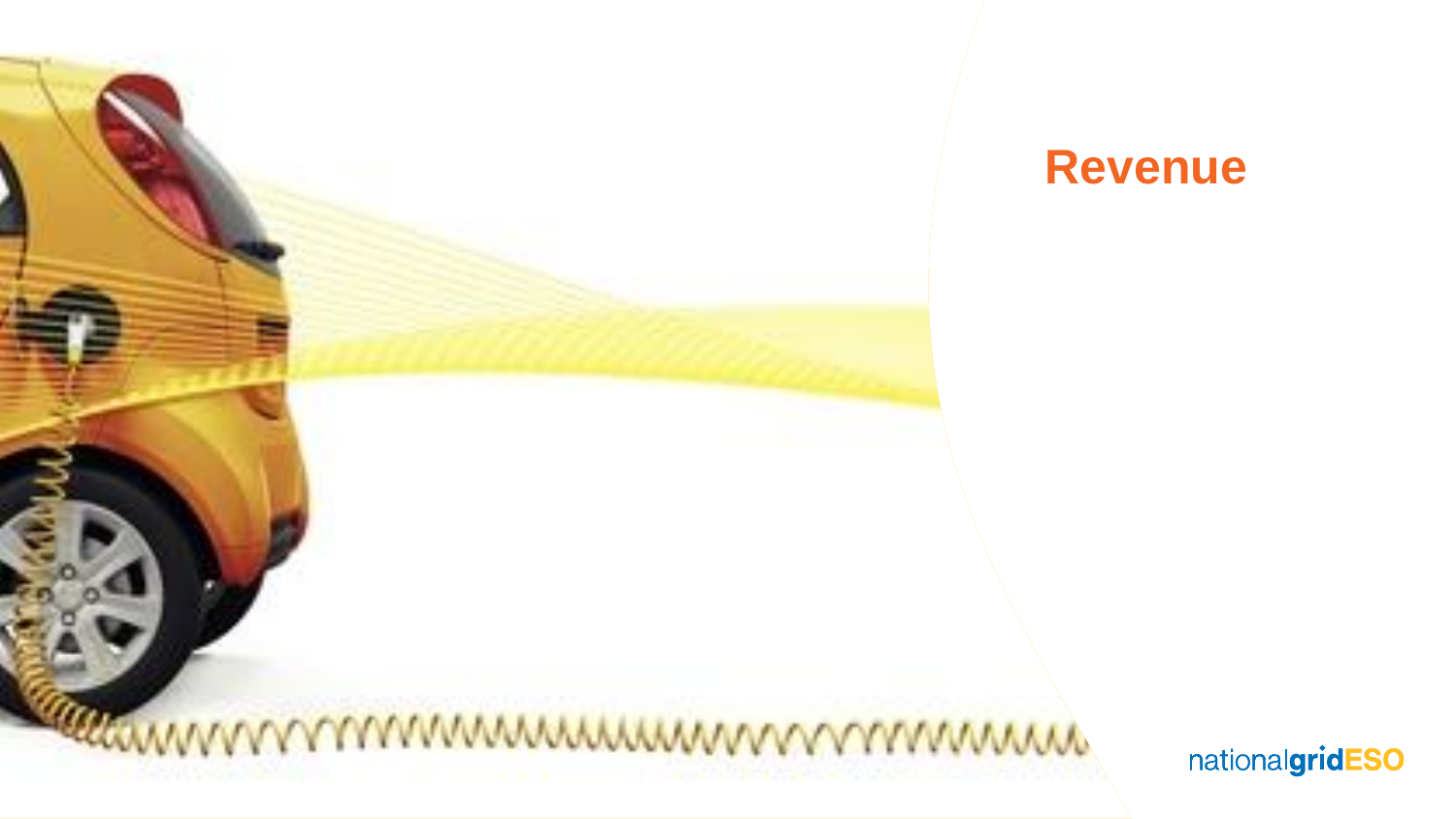### **Changes to revenue**

**Table DD – Allowed revenues**



**High uncertainty around Onshore TOs' Revenues beyond RIIO-T1**

**Total revenue for 2020/21 is forecast to be lower than in the initial view (September 2018 five-year view), mainly due to revised OFTO revenue**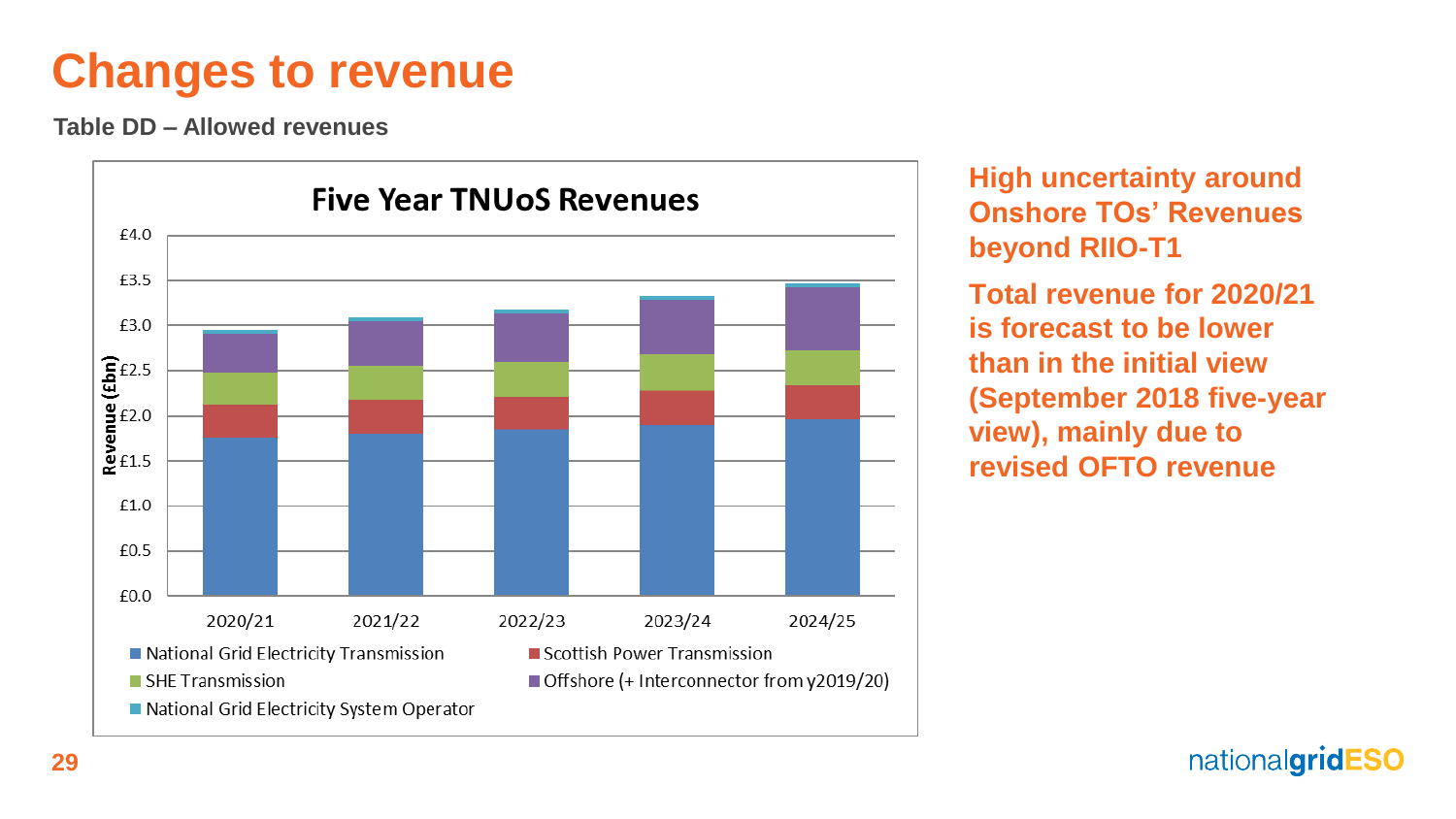### **Offshore revenues**

### **OFTO allowed revenue recovered via TNUoS from date of asset transfer (18 months after commissioning)**

### **OFTO revenue assumptions based on:**

- Actual TRS (projects asset transferred or PB announced)
- Forecast TRS based on ETV & FTV (other TR5 projects)
- Forecast TRS based on Indicative Transfer Value if available (projects beyond TR5)

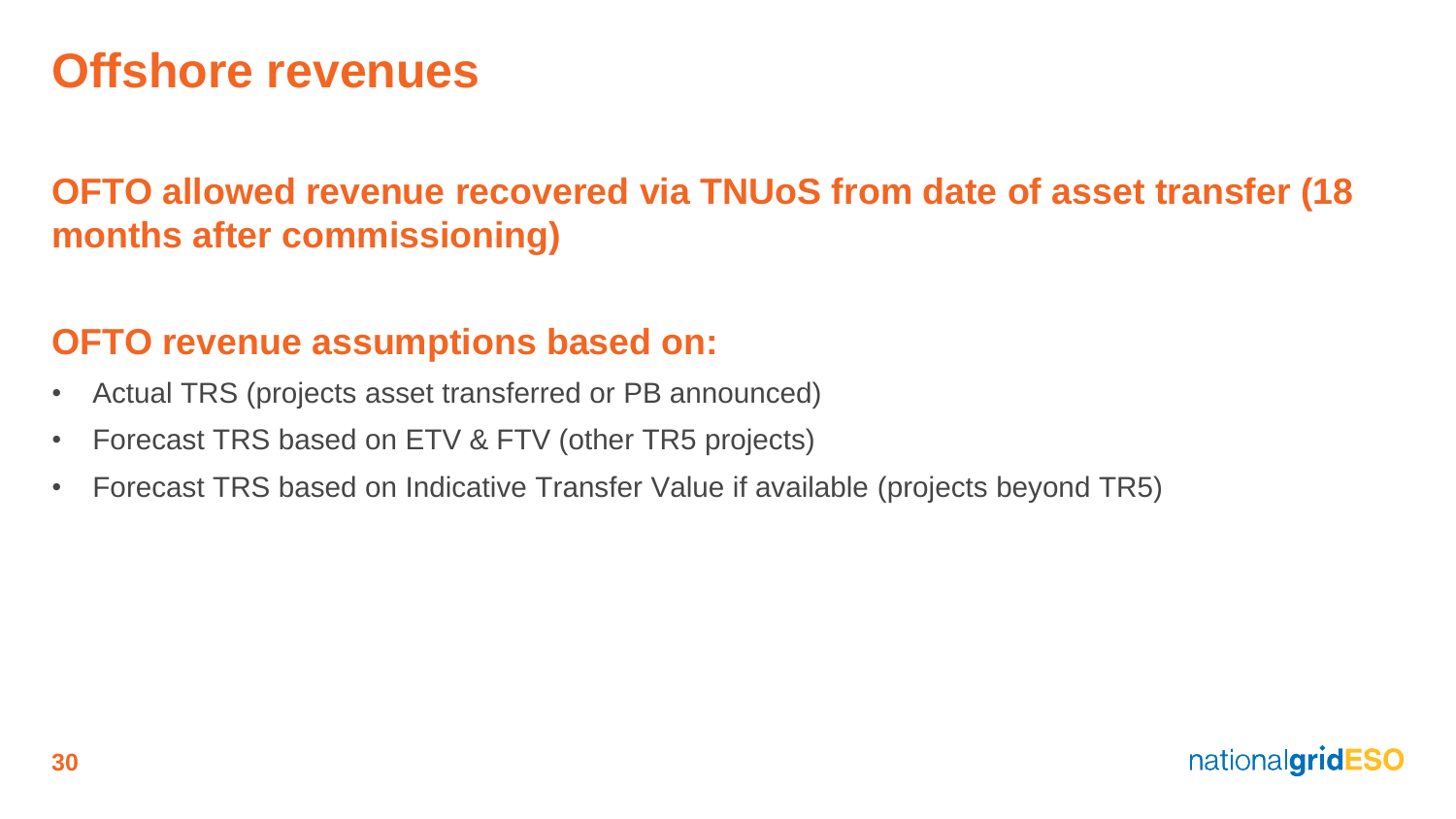## **Offshore revenues**

**Asset transfer dates reviewed using FES, TEC register & CfD data**

**Assumptions on tender revenue streams and TCA values updated**

**Revenues impact the** 



**Offshore Revenue v TEC**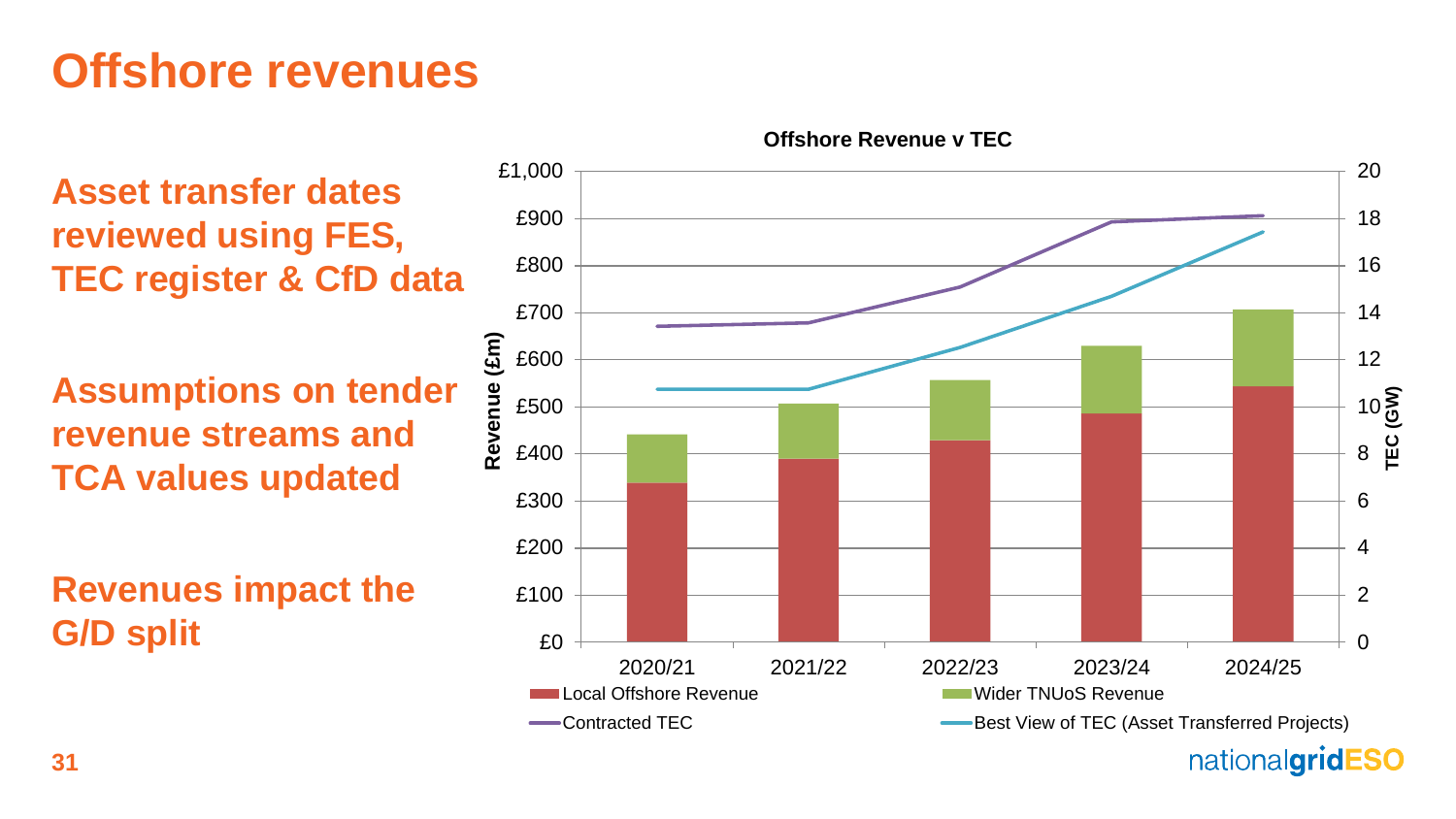### **Scenarios - Sensitivity analysis**

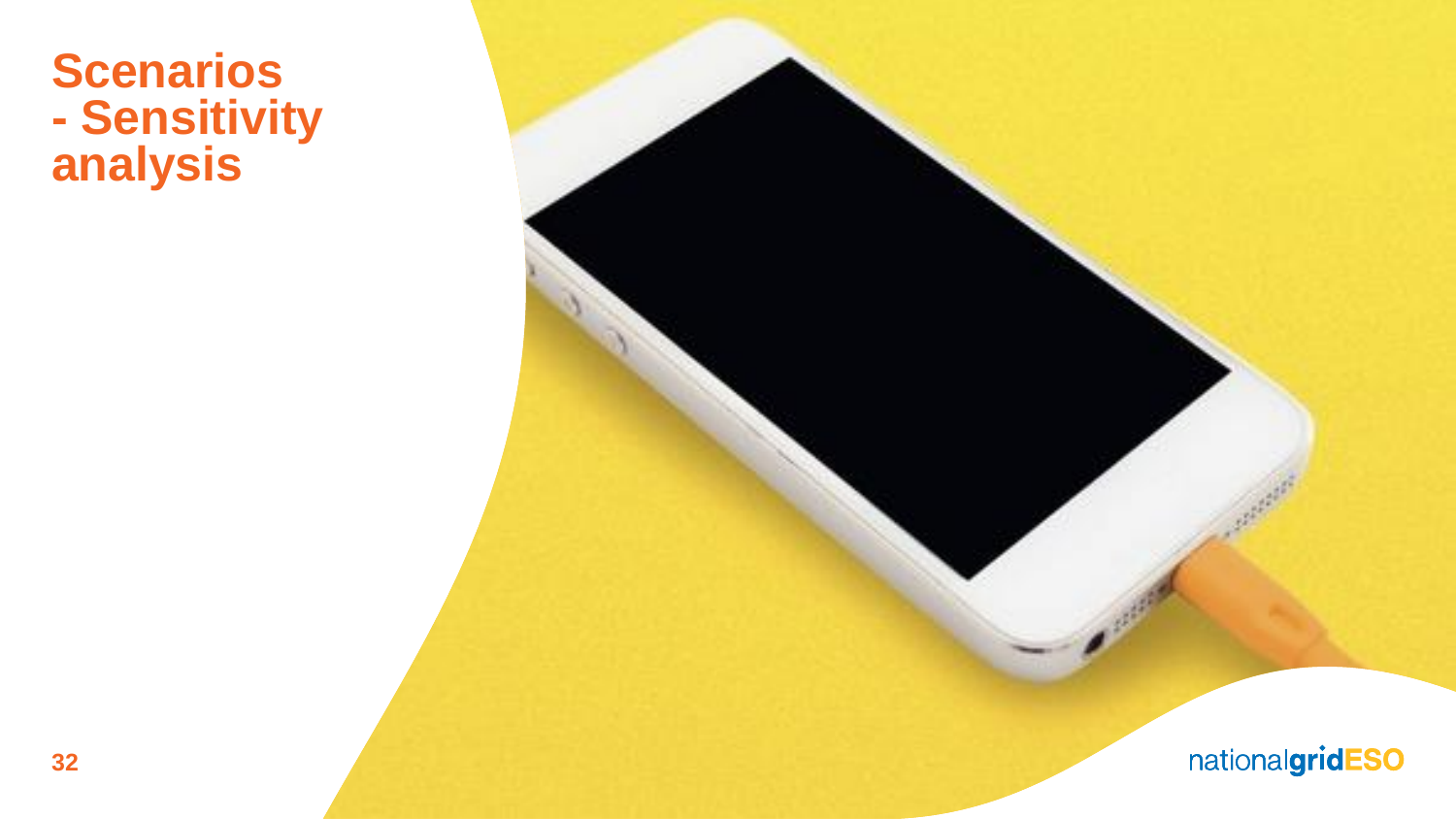# **Sensitivity analysis**

### **Analysis on:**

- **Effects of changes to remote island links tariffs**
- **Effects of changes to residual inputs**
- **Effects of changes to G/D split inputs**

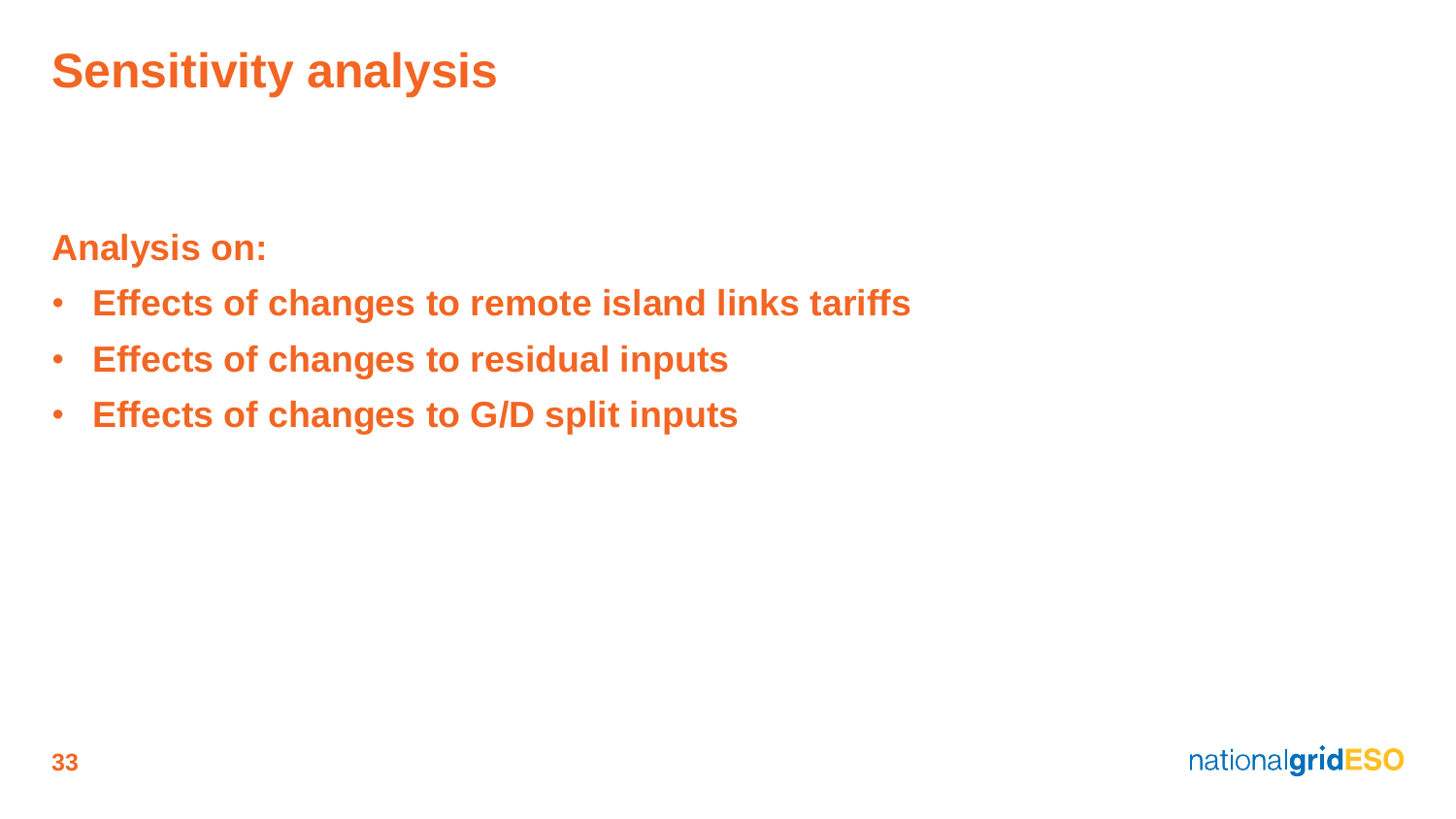## **Effects of changes to remote island links tariffs**

**The first set of scenarios involved changes to the locational inputs**

**The effects of these sensitivities has an impact on the locational and residual tariffs for generation**

**All scenarios have been modelled in comparison to our best view for that particular year**

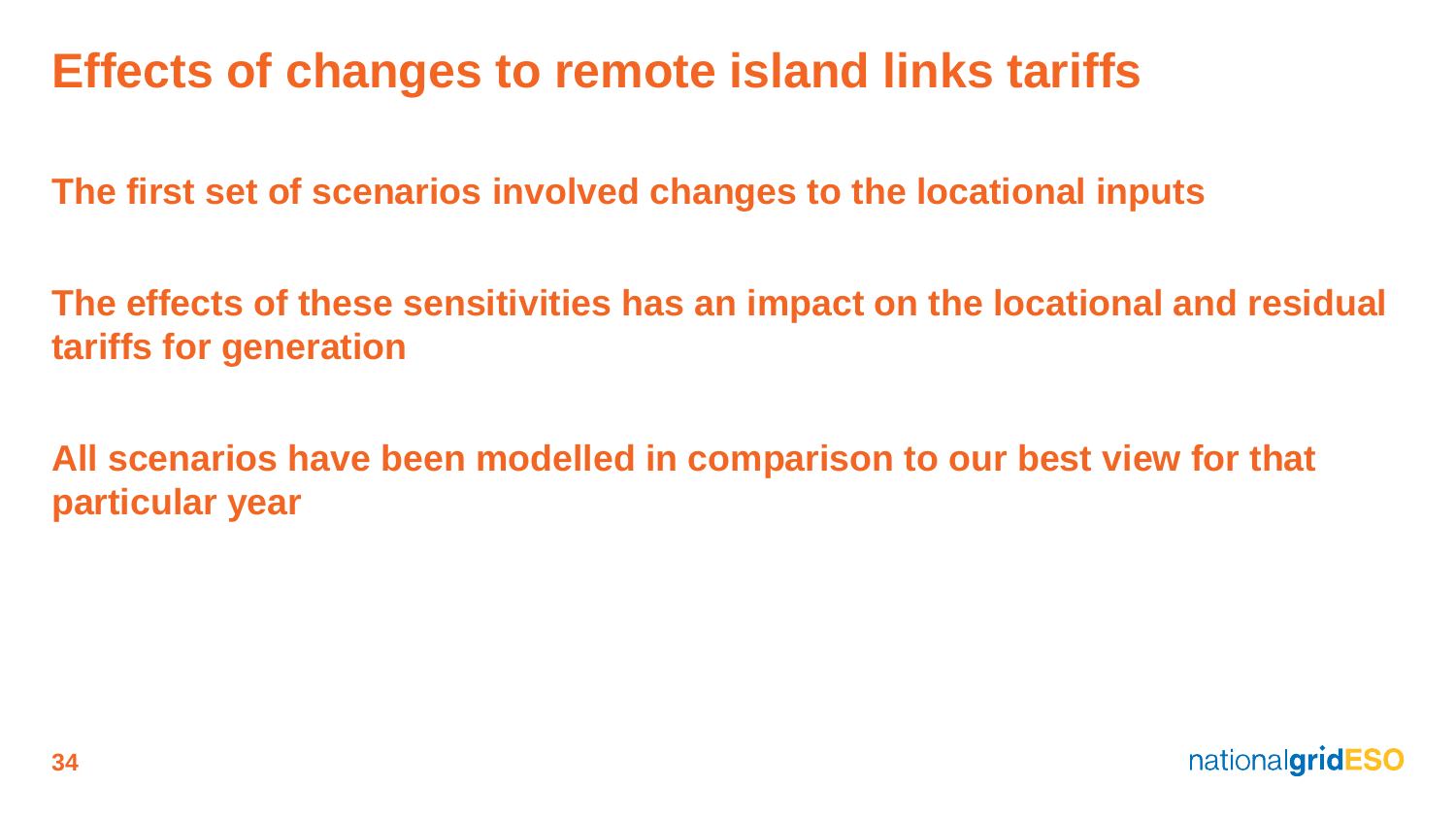# **The effect of wider security factor on island links**

### **Best View –**

Remote island links are "local" circuits, and generators on the islands pay local circuit tariffs, plus wider zonal tariffs (zone 1). A large part of the annualised costs of the links are paid by island generators via their local circuit tariffs. Local security factor is 1 for these links.

### **Sensitivity 1 (island links treated as MITS, without re-zoning) –**

There is a possibility that the substations (Kergord, Finstown and Stornoway) on these remote islands become MITS nodes. According to the existing CUSC methodology, these island links will become part of the MITS network, where wider security factor (1.8) applies. This makes the links appear 80% more expensive.

Island generators will be included into generation zone 1, and contribute to the wider zonal tariff calculation.

### **Sensitivity 2 (island links treated as MITS, with re-zoning) –**

In the above case, the island links have significant impact on generation zone 1, so re-zoning will be needed. Zones 0\_1, 0\_2 and 0\_3 represents Shetland, Orkney and Western Isles respectively, and are three new "wider" zones. The indicative zonal tariffs are calculated using "nodal" costs at the island generators, times 1.8 (the wider security factor), therefore they are much higher than the tariffs in the Best View.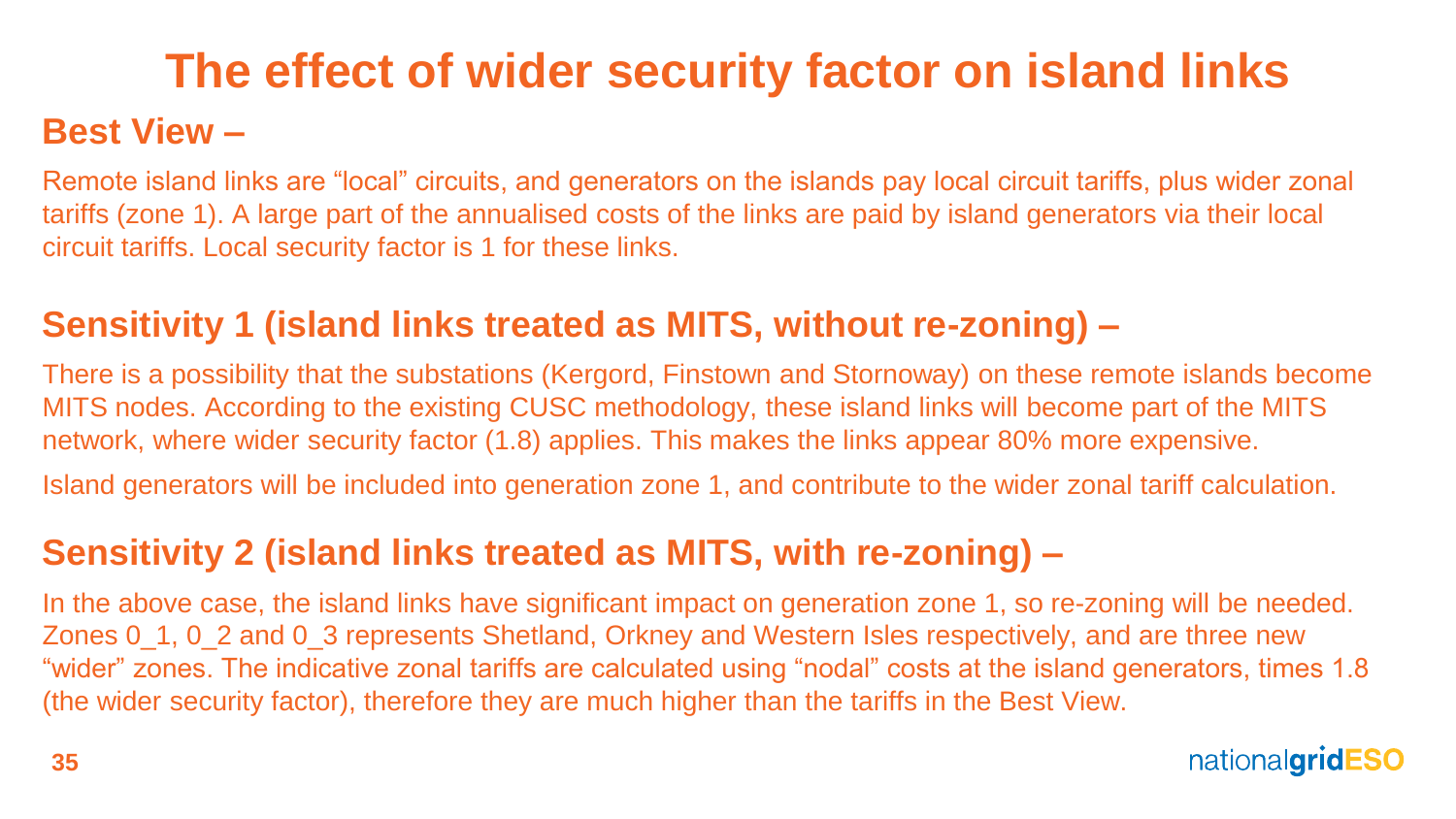### **The effect of wider security factor on island links**



If the remote island links are treated as part of the "wider" network, the wider security factor (1.8) will apply, despite no circuit redundancy for each of the three island links

Tariff figures under these scenarios are included in the five year view excel tables, available on our website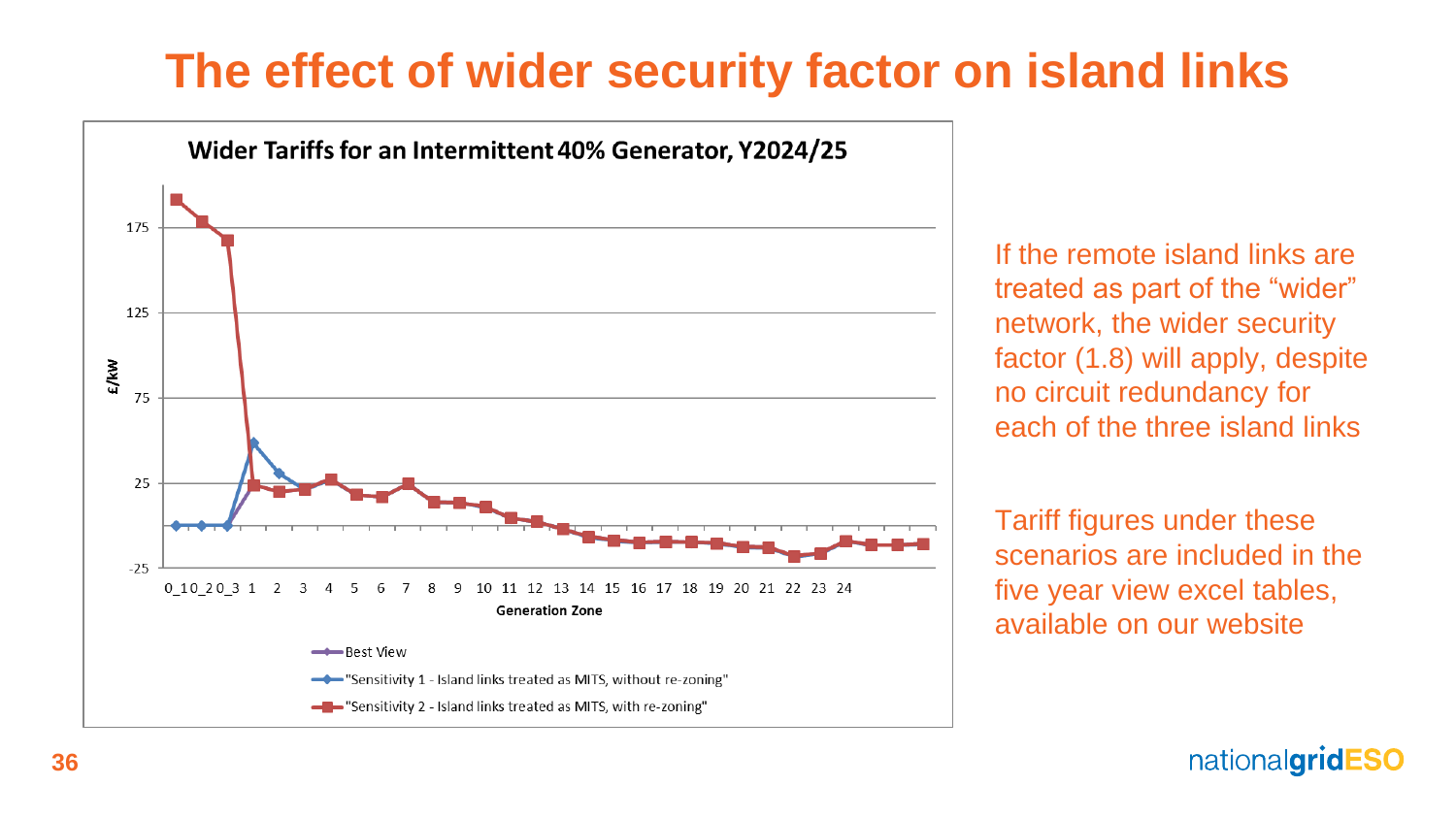## **Effects of changes to residual inputs**

**The second set of scenarios involved changes to the residual (non-locational) inputs**

**The effects of these sensitivities has an impact on ONLY the residual tariffs for demand**

**All scenarios have been modelled in comparison to our best view for that particular year**

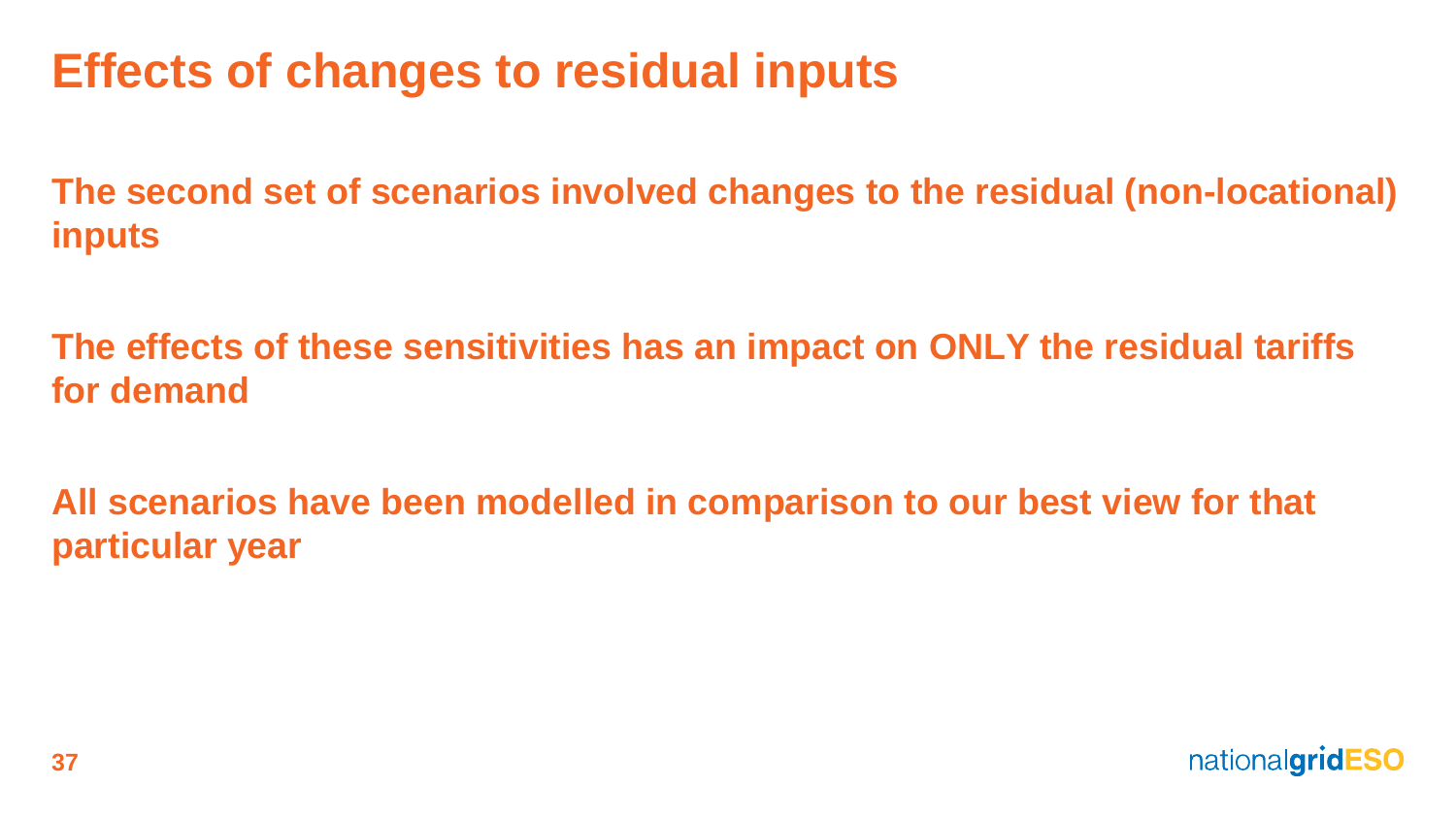#### **The effect of decreasing chargeable demand by 1GW Table QQ**

|                                         |                     | 2020/21 | 2021/22 | 2022/23 | 2023/24 | 2024/25 |
|-----------------------------------------|---------------------|---------|---------|---------|---------|---------|
| <b>System Gross Triad Demand (-1GW)</b> | <b>GW</b>           | 49.25   | 49.03   | 49.13   | 49.24   | 49.36   |
| <b>HH Gross Triad Demand (-1GW)</b>     | <b>GW</b>           | 6.09    | 5.82    | 5.73    | 5.71    | 5.69    |
| <b>Embedded Export Volume</b>           | <b>GW</b>           | 7.09    | 6.82    | 6.73    | 6.71    | 6.69    |
| <b>NHH Demand</b>                       | TWhl                | 24.13   | 23.97   | 23.96   | 23.91   | 23.86   |
| Demand Residual                         | E/KW                | 53.24   | 57.23   | 58.78   | 62.21   | 64.81   |
|                                         | Change <sup>'</sup> | 1.06    | 1.14    | 1.17    | 1.24    | 1.29    |
| Change to NHH                           | p/kWh               | 0.19    | 0.21    | 0.21    | 0.23    | 0.24    |

- **In this scenario the Chargeable demand has been decreased by 1GW**
- **This causes the demand residual to increase by £1.06/kW to £1.29/kW each year.**
- **This also causes the NHH average demand tariff to increase by 0.19p/kWh to 0.24p/kWh each year.**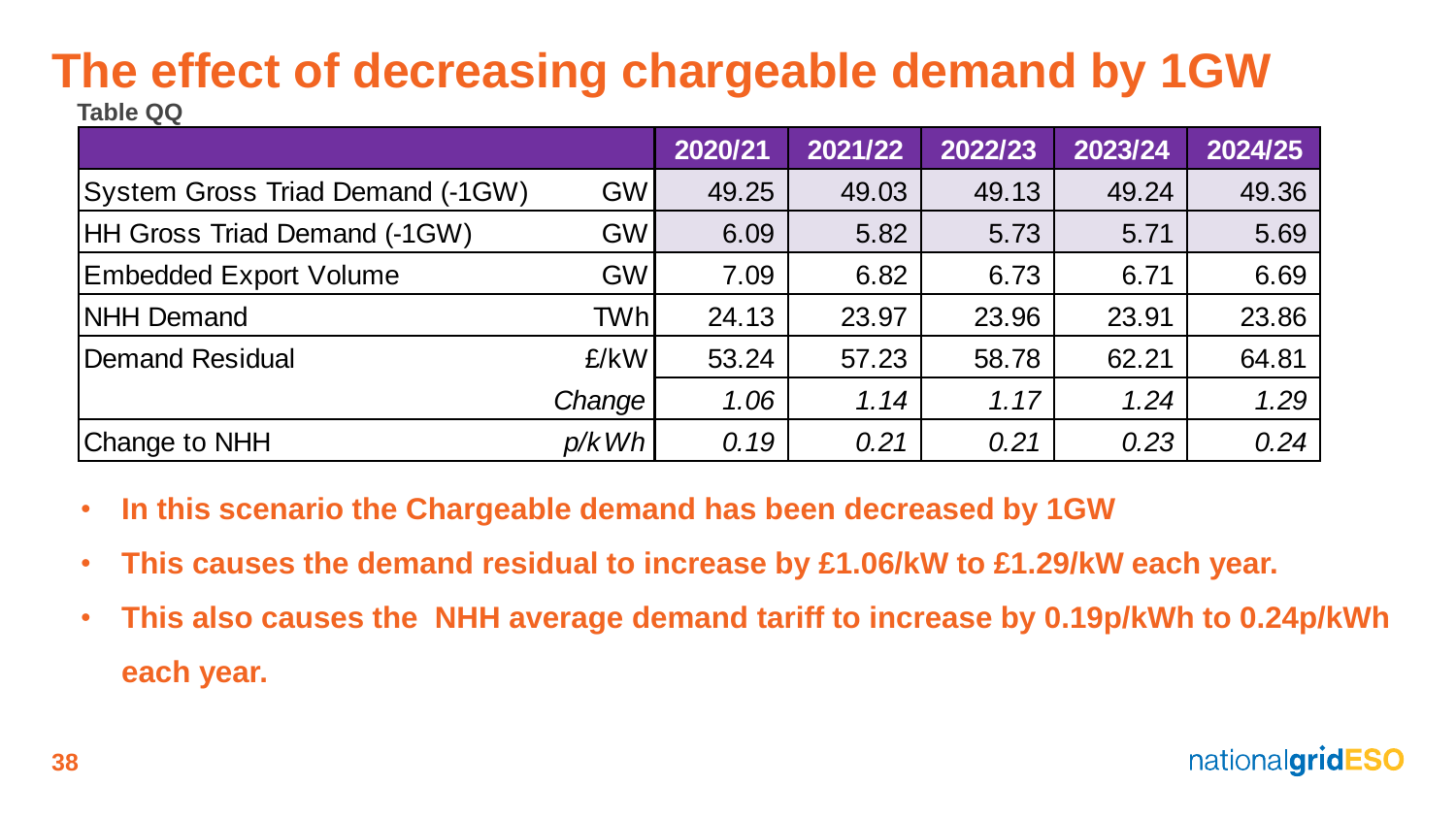# **The effect of reducing NHH demand by 10%**

**Table RR**

|                                  |            | 2020/21                                      | 2021/22 | 2022/23 | 2023/24 | 2024/25 |  |  |
|----------------------------------|------------|----------------------------------------------|---------|---------|---------|---------|--|--|
| <b>System Gross Triad Demand</b> | <b>GWI</b> | 50.25                                        | 50.03   | 50.13   | 50.24   | 50.36   |  |  |
| <b>HH Gross Triad Demand</b>     | <b>GWI</b> | 7.09                                         | 6.82    | 6.73    | 6.71    | 6.69    |  |  |
| <b>Embedded Export Volume</b>    | <b>GWI</b> | 17.66                                        | 17.55   | 17.59   | 17.63   | 17.65   |  |  |
| <b>INHH Demand</b>               | TWhl       | 21.71                                        | 21.57   | 21.56   | 21.52   | 21.47   |  |  |
| Demand Residual                  | £/kW       |                                              |         |         |         |         |  |  |
|                                  | Change     | HH tariffs and demand residual are unchanged |         |         |         |         |  |  |
| Change to NHH                    | p/kWh      | 0.75                                         | 0.80    | 0.83    | 0.88    | 0.92    |  |  |

- **In this scenario the NHH demand has been reduced by 10%.**
- **This causes the NHH average tariff to increase each year by 0.75p/kWh – 0.92p/kWh.**
- **There is no impact on the HH demand tariffs as these are calculated before NHH tariffs.**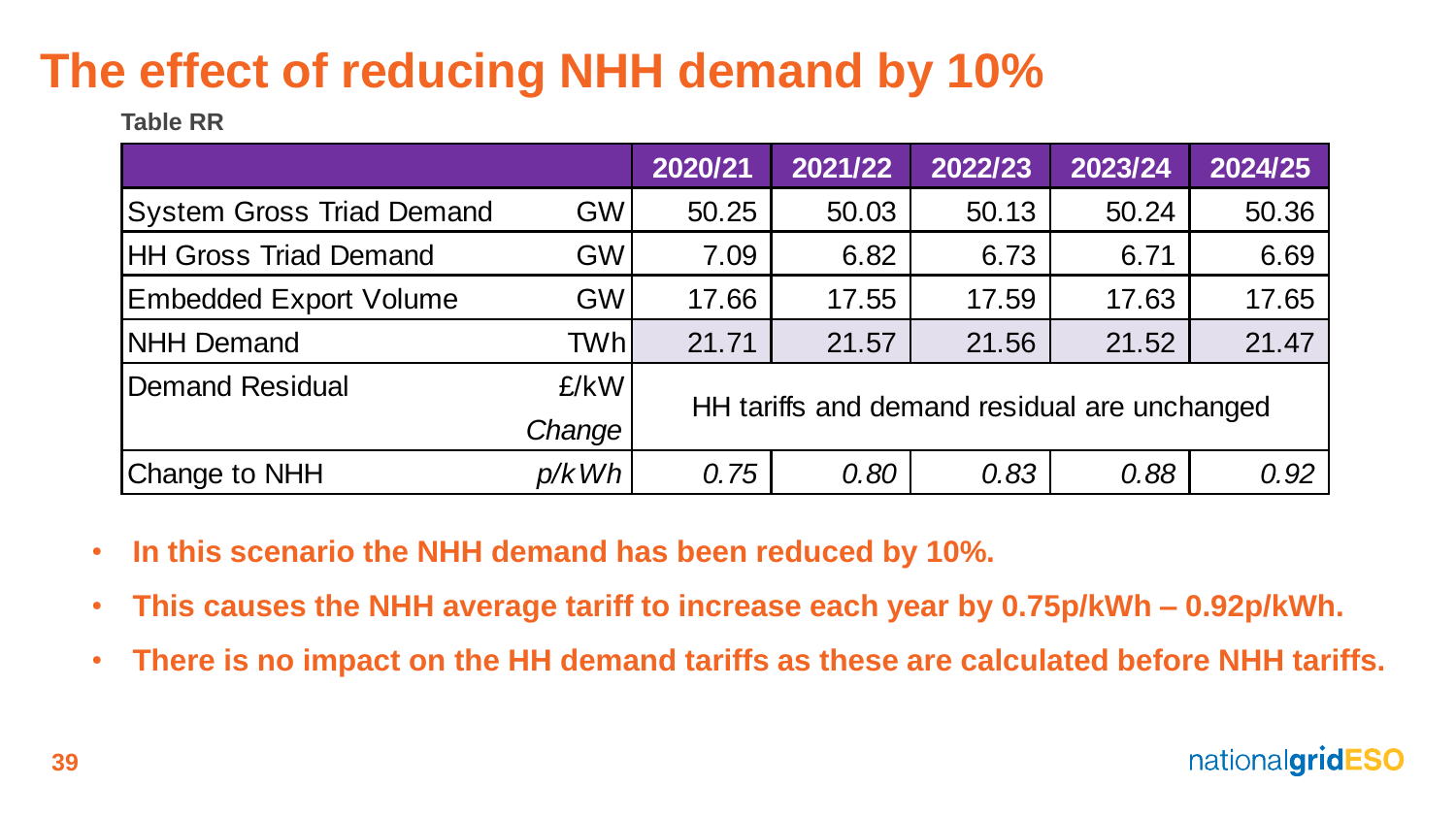# **The effect of increasing embedded export by 2GW**

**Table SS**

|                                     |                 | 2020/21 | 2021/22 | 2022/23 | 2023/24 | 2024/25 |
|-------------------------------------|-----------------|---------|---------|---------|---------|---------|
| <b>System Gross Triad Demand</b>    | <b>GW</b>       | 50.25   | 50.03   | 50.13   | 50.24   | 50.36   |
| <b>HH Gross Triad Demand (+2GW)</b> | <b>GW</b>       | 9.09    | 8.82    | 8.73    | 8.71    | 8.69    |
| <b>Embedded Export Volume</b>       | <b>GW</b>       | 17.66   | 17.55   | 17.59   | 17.63   | 17.65   |
| <b>NHH Demand</b>                   | TWhl            | 24.13   | 23.97   | 23.96   | 23.91   | 23.86   |
| <b>Embedded Export Revenue</b>      | Em <sub>l</sub> | 22.95   | 20.47   | 23.17   | 25.12   | 25.28   |
|                                     | Change          | 5.05    | 4.64    | 5.31    | 5.77    | 5.82    |
| Demand Residual                     | £/kW            | 52.28   | 56.18   | 57.72   | 61.09   | 63.64   |
|                                     | Change          | 0.10    | 0.09    | 0.11    | 0.11    | 0.12    |
| Change to NHH                       | p/kWh           | 0.02    | 0.02    | 0.02    | 0.02    | 0.02    |

- **This increases the Embedded Export revenue in 2020/21 by £5m and £5,8m by 2024/25.**
- **For each year, the demand residual increase by £0.10/kW; NHH tariffs increase by 0.2p/kWh**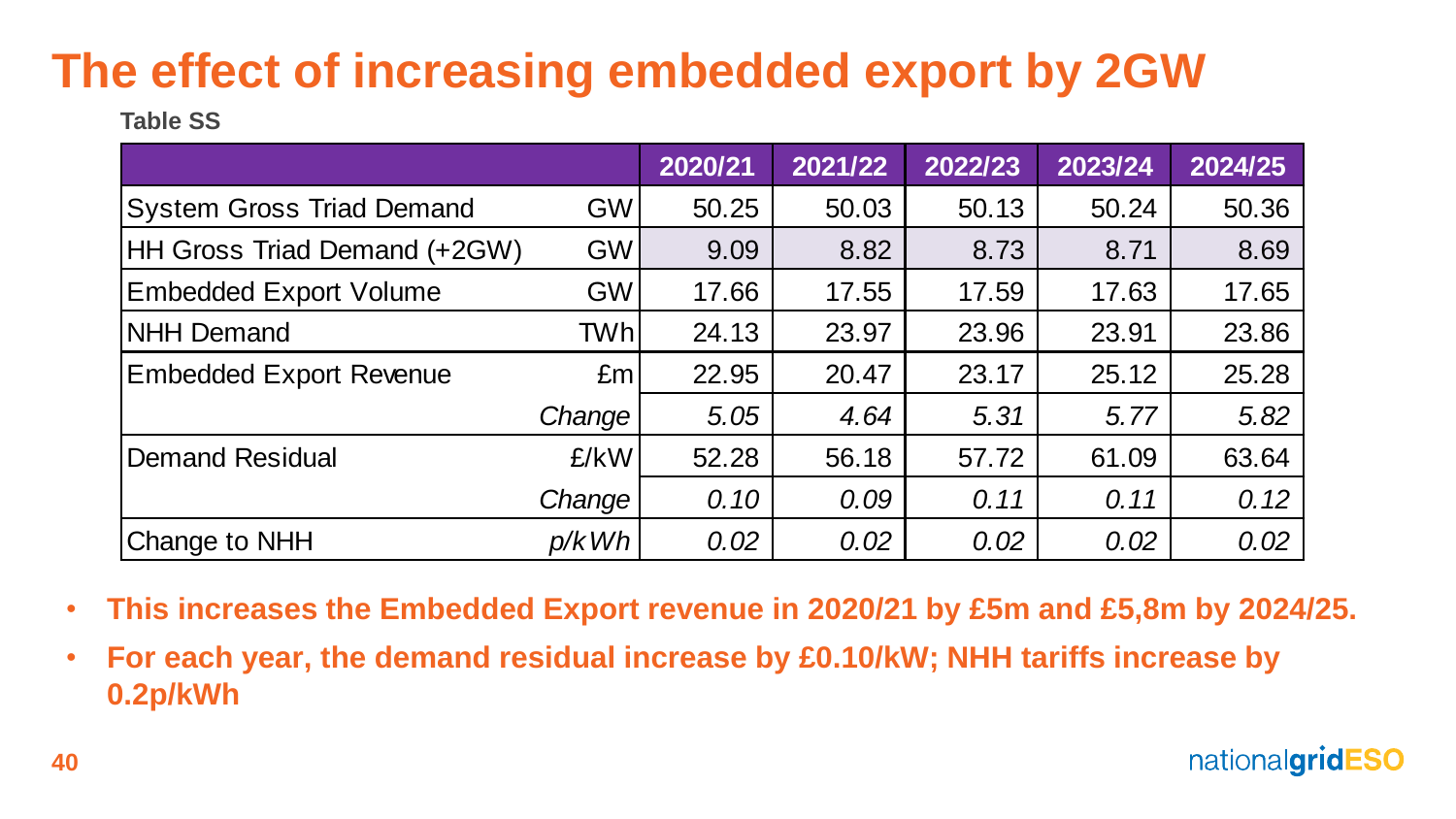# **The effect of increasing the value of the AGIC by £2/kW**

| le TT     |                                                                                                  |           | 2020/21 | 2021/22 | 2022/23 | 2023/24 | 2024/25 |
|-----------|--------------------------------------------------------------------------------------------------|-----------|---------|---------|---------|---------|---------|
|           | <b>System Gross Triad Demand</b>                                                                 | <b>GW</b> | 50.25   | 50.03   | 50.13   | 50.24   | 50.36   |
|           | <b>HH Gross Triad Demand</b>                                                                     | <b>GW</b> | 7.09    | 6.82    | 6.73    | 6.71    | 6.69    |
|           | <b>Embedded Export Volume</b>                                                                    | <b>GW</b> | 17.66   | 17.55   | 17.59   | 17.63   | 17.65   |
|           | <b>NHH Demand</b>                                                                                | TWhl      | 24.13   | 23.97   | 23.96   | 23.91   | 23.86   |
|           | <b>Embedded Export Revenue</b>                                                                   | Em        | 30.29   | 22.88   | 25.49   | 28.06   | 27.62   |
|           |                                                                                                  | Change    | 12.38   | 7.05    | 7.62    | 8.71    | 8.16    |
|           | <b>Demand Residual</b>                                                                           | £/kW      | 52.43   | 56.23   | 57.76   | 61.14   | 63.69   |
|           |                                                                                                  | Change    | 0.25    | 0.14    | 0.15    | 0.17    | 0.16    |
|           | Change to NHH                                                                                    | p/kWh     | 0.04    | 0.03    | 0.03    | 0.03    | 0.03    |
| $\bullet$ | The Embedded Export revenue increases by £12.4m in 2020/21 and gradually<br>each year.           |           |         |         |         |         |         |
| $\bullet$ | The demand tariff increases by 0.25p/kW in 2020/21 and increases by ~£0.15/<br>other four years. |           |         |         |         |         |         |
| $\bullet$ | <b>NHH tariffs increase by 0.3p/kWh</b>                                                          |           |         |         |         |         |         |

- **The Embedded Export revenue increases by £12.4m in 2020/21 and gradually decreases each year.**
- **The demand tariff increases by 0.25p/kW in 2020/21 and increases by ~£0.15/kW for the other four years.**
-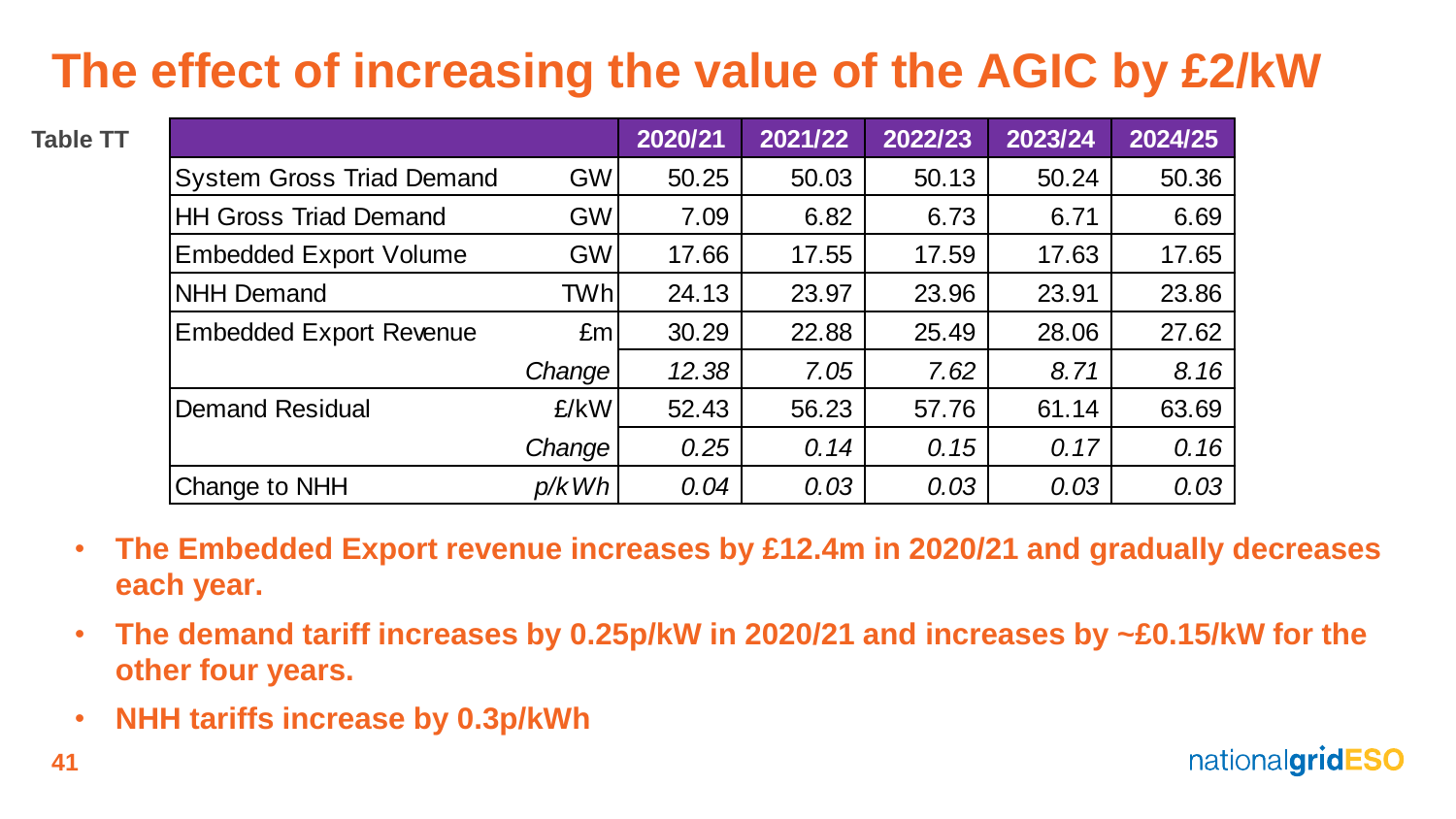### **Changes to the G/D split calculation (non-locational inputs)**

**The third set of scenarios involves changes to the calculation of the cap on revenue for generators**

**The effects of these sensitivities has an impact on the residual tariffs for BOTH demand and generation**

**All scenarios have been modelled in comparison to our best view for that particular year**

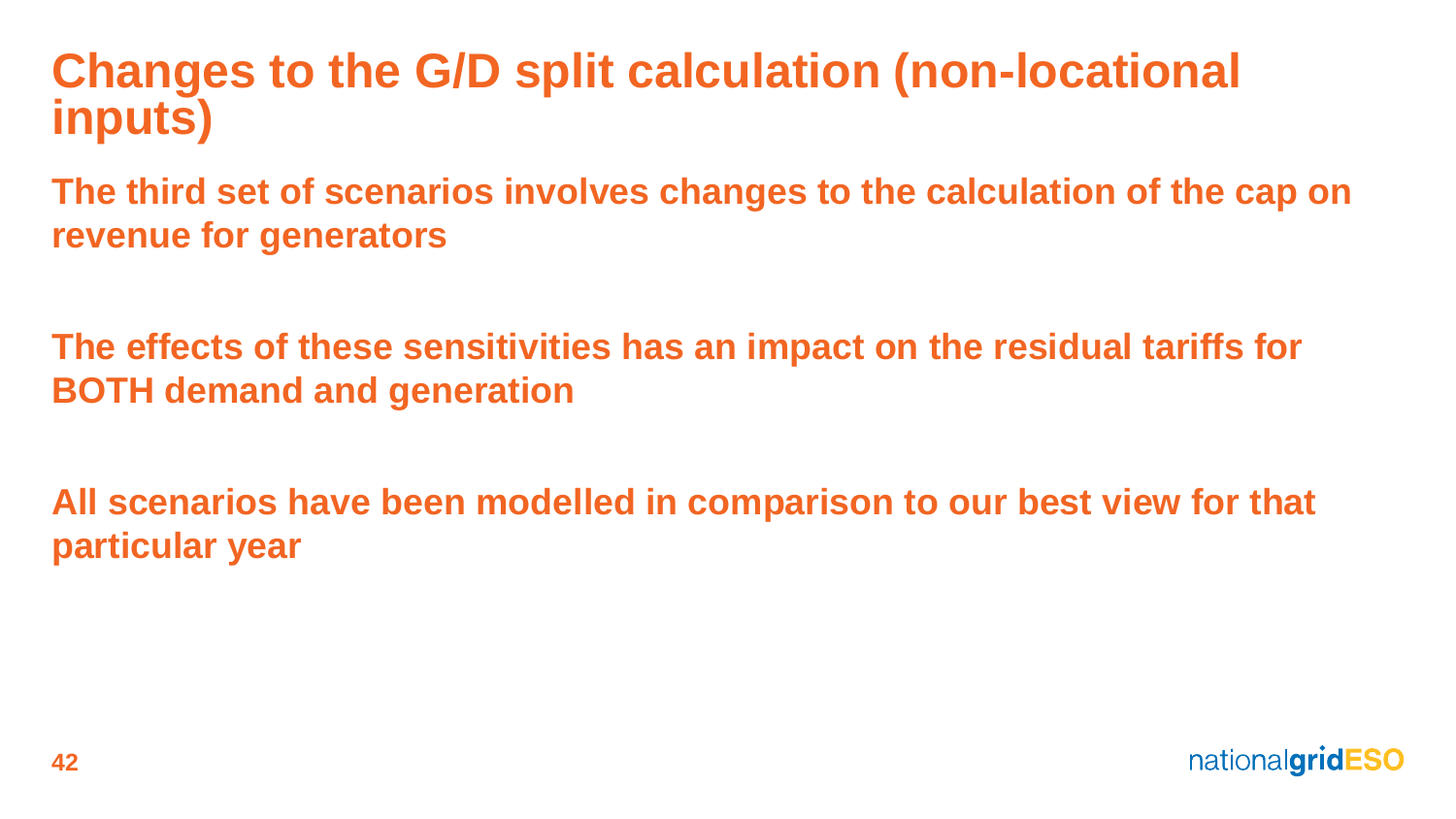# **The effect of increasing the G/D split error margin to 21%**

**The error margin is the percentage of error we build in to calculating the £:€ exchange rate. The current error margin is 16%**

**The demand residual increases by just under £0.50/kW; the generation residual decreases by up to £0.33/kW Table MM**

| a. Error margin            |                 | 2020/21 |                          | 2021/22 | 2022/23 | 2023/24 |                          | 2024/25 |
|----------------------------|-----------------|---------|--------------------------|---------|---------|---------|--------------------------|---------|
| <b>Change to Generator</b> | Em <sup>1</sup> | 24.71   |                          | 24.15   | 23.65   | 23.22   | $\blacksquare$           | 23.15   |
| <b>Effect on Tariffs</b>   |                 |         |                          |         |         |         |                          |         |
| <b>Generation Residual</b> | $E/KW$ -        | 4.29    | $\blacksquare$           | 5.89    | 6.96    | 8.82    |                          | 10.17   |
|                            | Change          | 0.33    | $\overline{\phantom{0}}$ | 0.33    | 0.30    | 0.26    | $\overline{\phantom{a}}$ | 0.26    |
| Demand Residual            | £/kW            | 52.67   |                          | 56.57   | 58.08   | 61.43   |                          | 63.99   |
|                            | Change          | 0.49    |                          | 0.48    | 0.47    | 0.46    |                          | 0.46    |
| <b>Change to NHH</b>       | p/kWh           | 0.07    |                          | 0.07    | 0.06    | 0.06    |                          | 0.06    |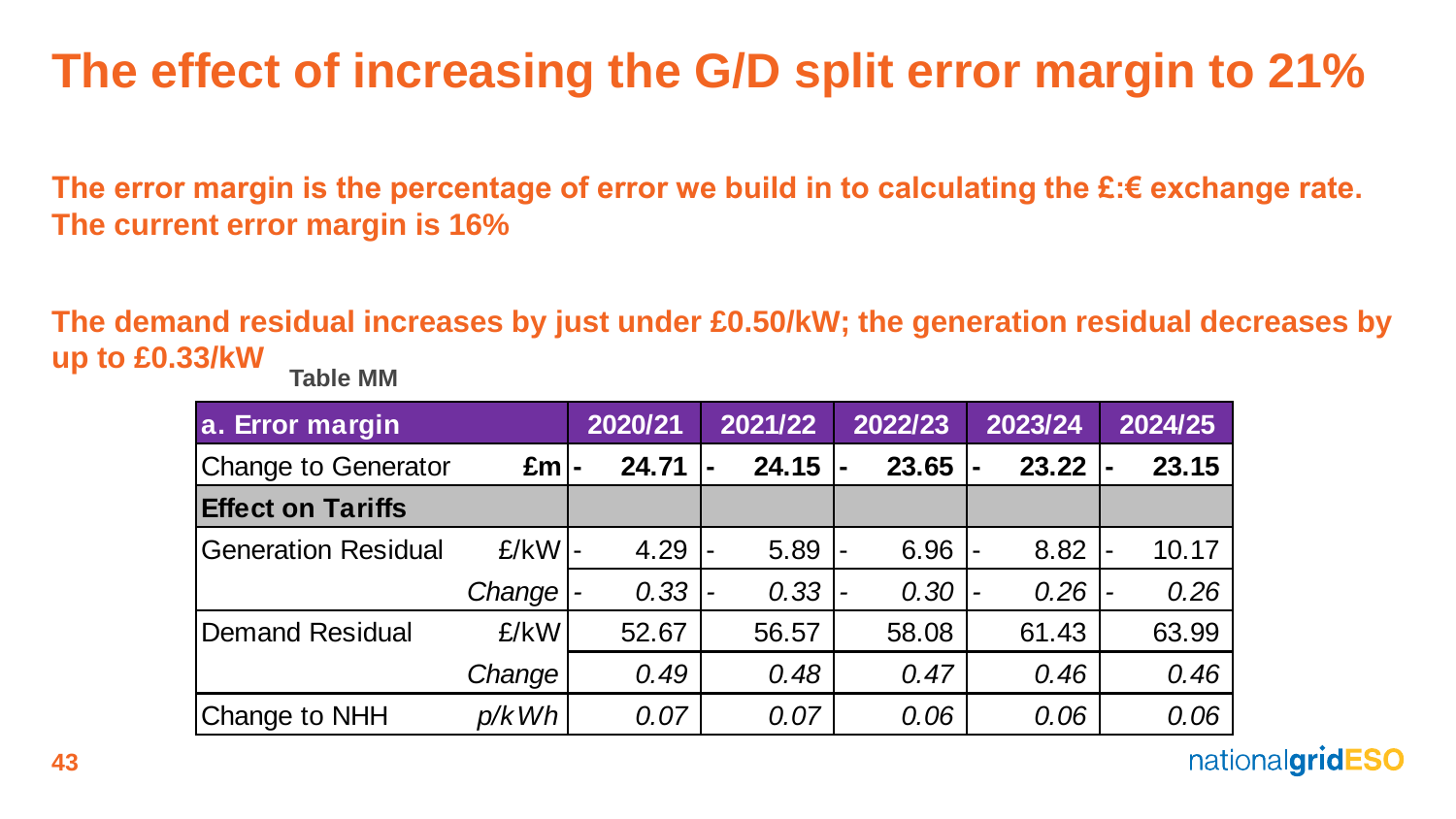# **The effect of reducing generation TWh output by 10%**

**G/D split inputs: This reduces the amount of revenue that can be recovered from generation, thereby increasing the amount of revenue to be collected from demand**

**The generation residual becomes more negative by up to £0.56/kW; the demand residual increases by up to £0.83/kW. NHH tariffs increase by 0.11p/kWh** 

**Table OO**

| c. Charging volume                 |                 | 2020/21 | 2021/22                | 2022/23 | 2023/24 | 2024/25 |
|------------------------------------|-----------------|---------|------------------------|---------|---------|---------|
| <b>Change to Generator Revenue</b> | Em <sub>l</sub> | 41.51   | 40.57                  | 39.74   | 39.01   | 38.89   |
| <b>Effect on Tariffs</b>           |                 |         |                        |         |         |         |
| <b>Generation Residual</b>         | $E/KW$ -        | 4.52    | 6.11<br>$\blacksquare$ | 7.17    | 9.00    | 10.35   |
|                                    | Change          | 0.56    | 0.55                   | 0.51    | 0.44    | 0.44    |
| Demand Residual                    | £/kW            | 53.00   | 56.90                  | 58.40   | 61.75   | 64.30   |
|                                    | Change          | 0.83    | 0.81                   | 0.79    | 0.78    | 0.77    |
| <b>Change to NHH</b>               | p/kWh           | 0.11    | 0.11                   | 0.11    | 0.11    | 0.11    |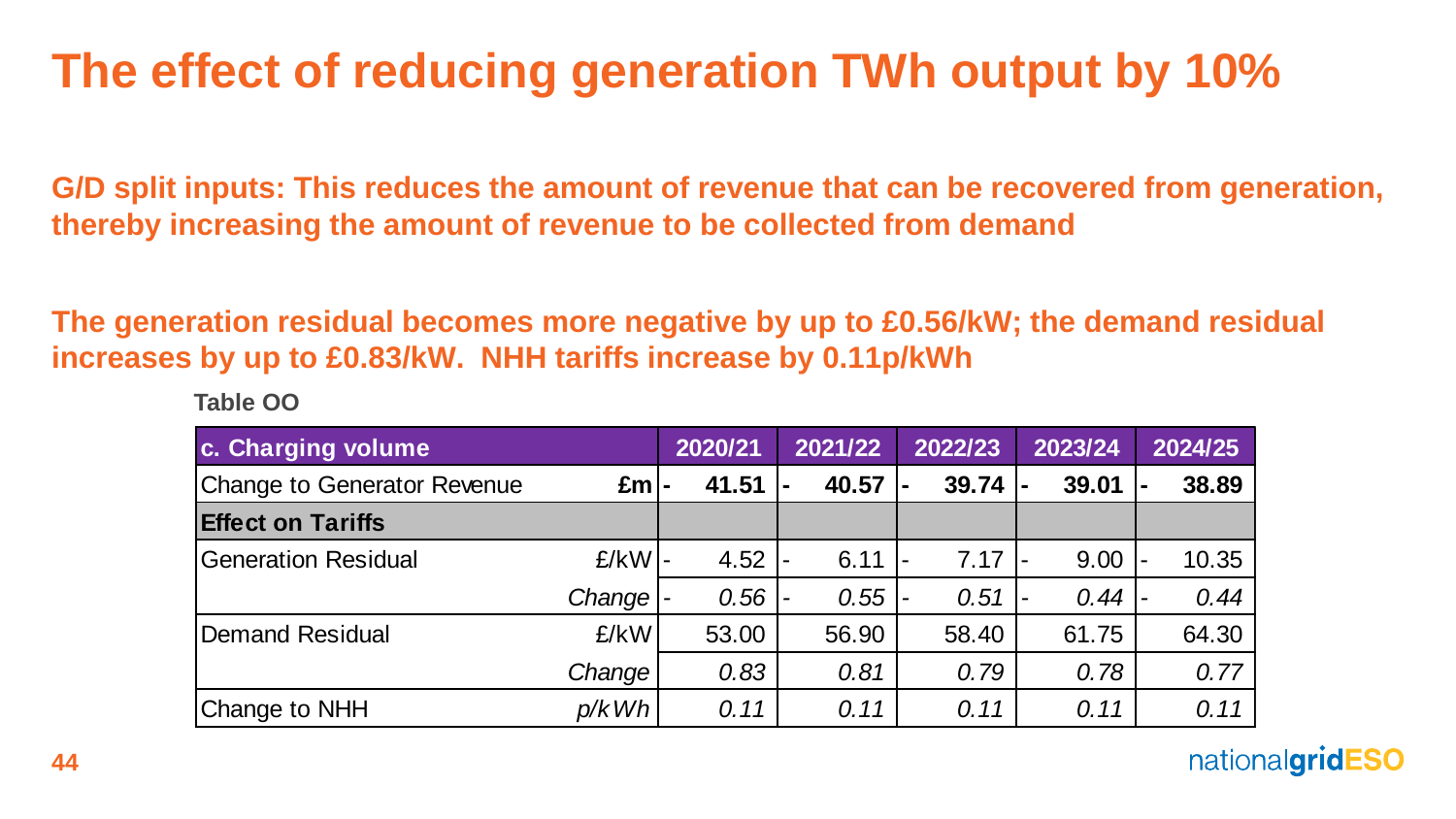### **The effect of removing offshore local revenues from the G/D split calculation**

**This reduces the amount of revenue taken into account when calculating the cap on revenue from generation**

**This increases generation tariffs by up to £6.15/kw, and decreases demand tariffs: HH up to -£10.80, NHH by up to -1.62p/kWh**

| d. G/D split without offshore local revenue   |               | 2020/21    | 2021/22                  | 2022/23             | 2023/24             | 2024/25              |
|-----------------------------------------------|---------------|------------|--------------------------|---------------------|---------------------|----------------------|
| Cap on generation revenue (G.MAR)             | (£m)          | 415.1      | 405.7                    | 397.4               | 390.1               | 388.9                |
| Charging base                                 | (GW)          | 74.1       | 73.1                     | 77.9                | 88.1                | 88.4                 |
| Revenue from Offshore Local tariffs           | $(\text{Em})$ | 339.1      | 390.3                    | 429.3               | 485.7               | 543.8                |
| (Revenue NOT included in the cap calculation) |               |            |                          |                     |                     |                      |
| Revenue from the Residual element             | $(\text{Em})$ | 45.9       | $-16.2$                  | $-89.4$             | $-268.1$            | $-332.2$             |
| Revenue recovered from generation             | $(\text{Em})$ | 369.2      | 421.9                    | 486.8               | 658.2               | 721.1                |
| New generation residual (£/kW)                | $(E/KW)$ $E$  | 0.62       | 0.22<br>l-£              | 1.15 $-$ £<br>l-£   | $3.04$ -£           | 3.76                 |
| Increase in generation residual               | $(E/KW)$ $E$  | 4.58       | $5.34 \mid \pounds$<br>£ | $5.51 \mid \pounds$ | $5.51 \mid \pounds$ | 6.15                 |
| Impact on demand tariffs                      |               |            |                          |                     |                     |                      |
| New HH demand residual                        | (E/KW)        | 45.43      | 48.28                    | 49.05               | 51.30               | 52.73                |
| <b>Reduction in HH residual</b>               | $(E/KW)$ -£   | 6.75 $-$ £ | $7.80$ -£                | $8.56$ -£           | 9.67                | 10.80<br>$l - E$     |
| <b>Reduction in NHH tariff</b>                | p/kWh         | $-1.01$    | $-1.21$                  | $-1.28$             | $-1.46$             | $-1.62$              |
| 45<br>- <b>. .</b>                            |               |            |                          |                     |                     | national <b>grid</b> |

**Table PP**

<u>nationalgrideSU</u>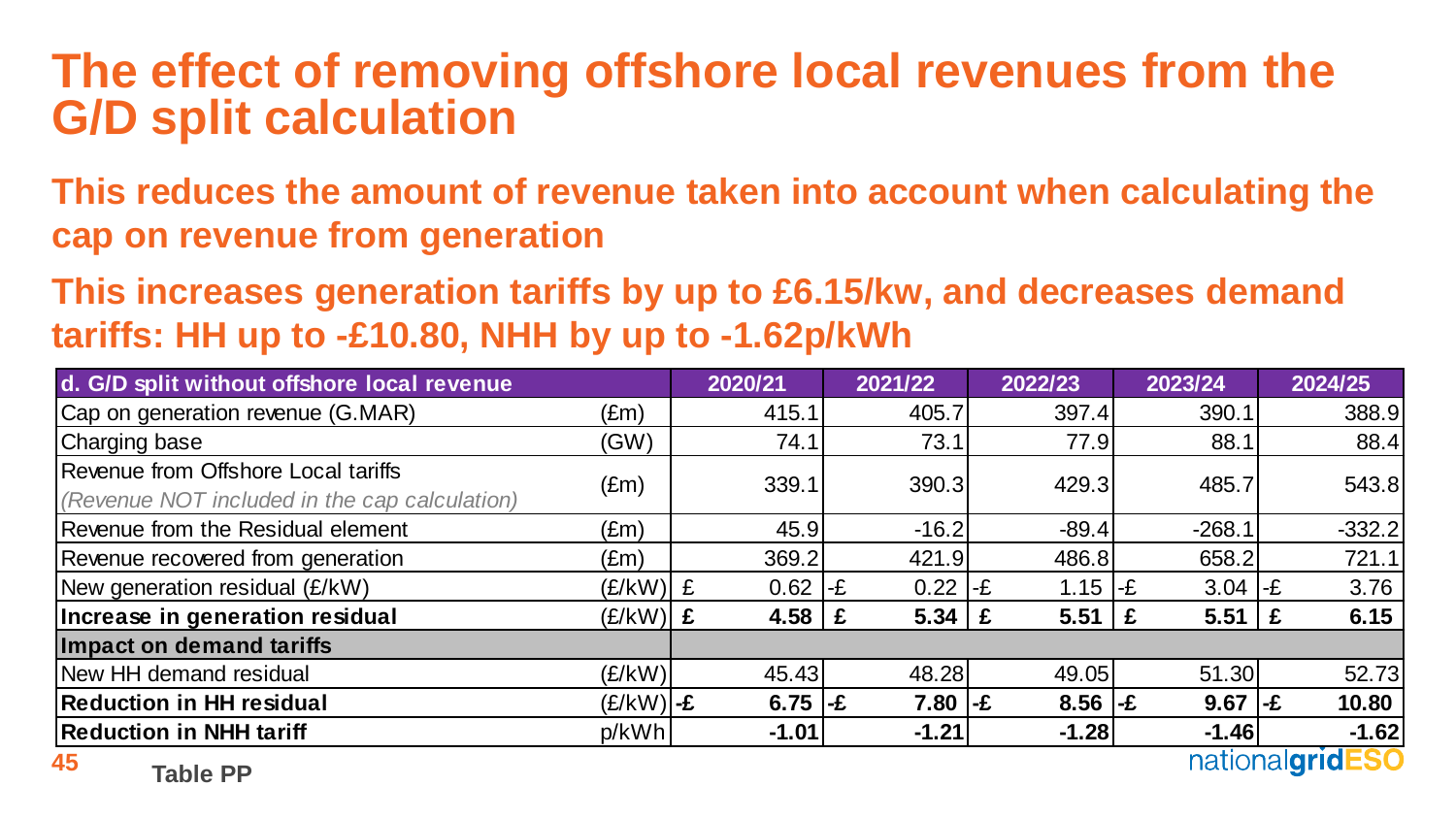### **The July forecast of 2020/21 tariffs**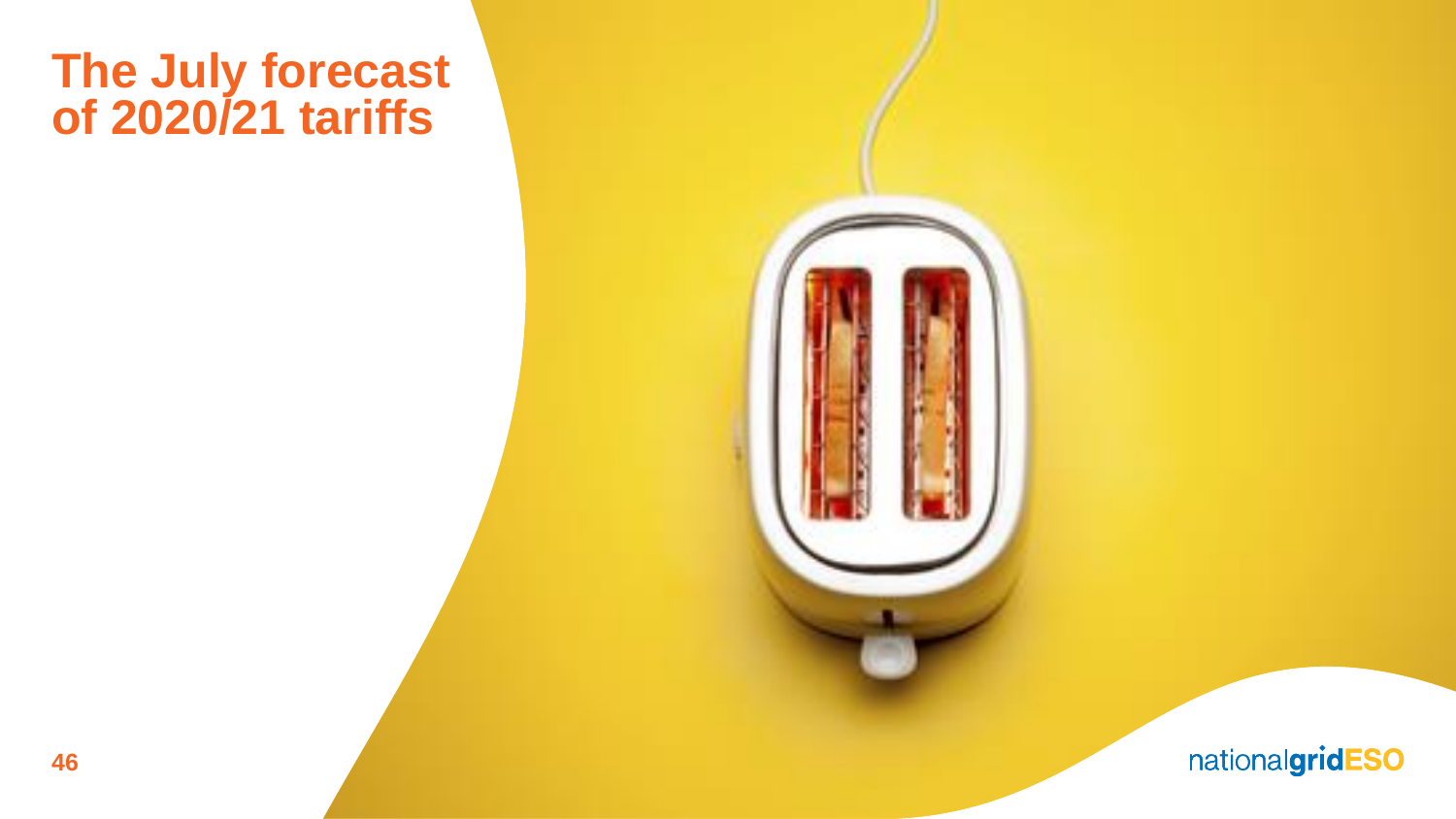### **2020/21 tariff publication schedule**



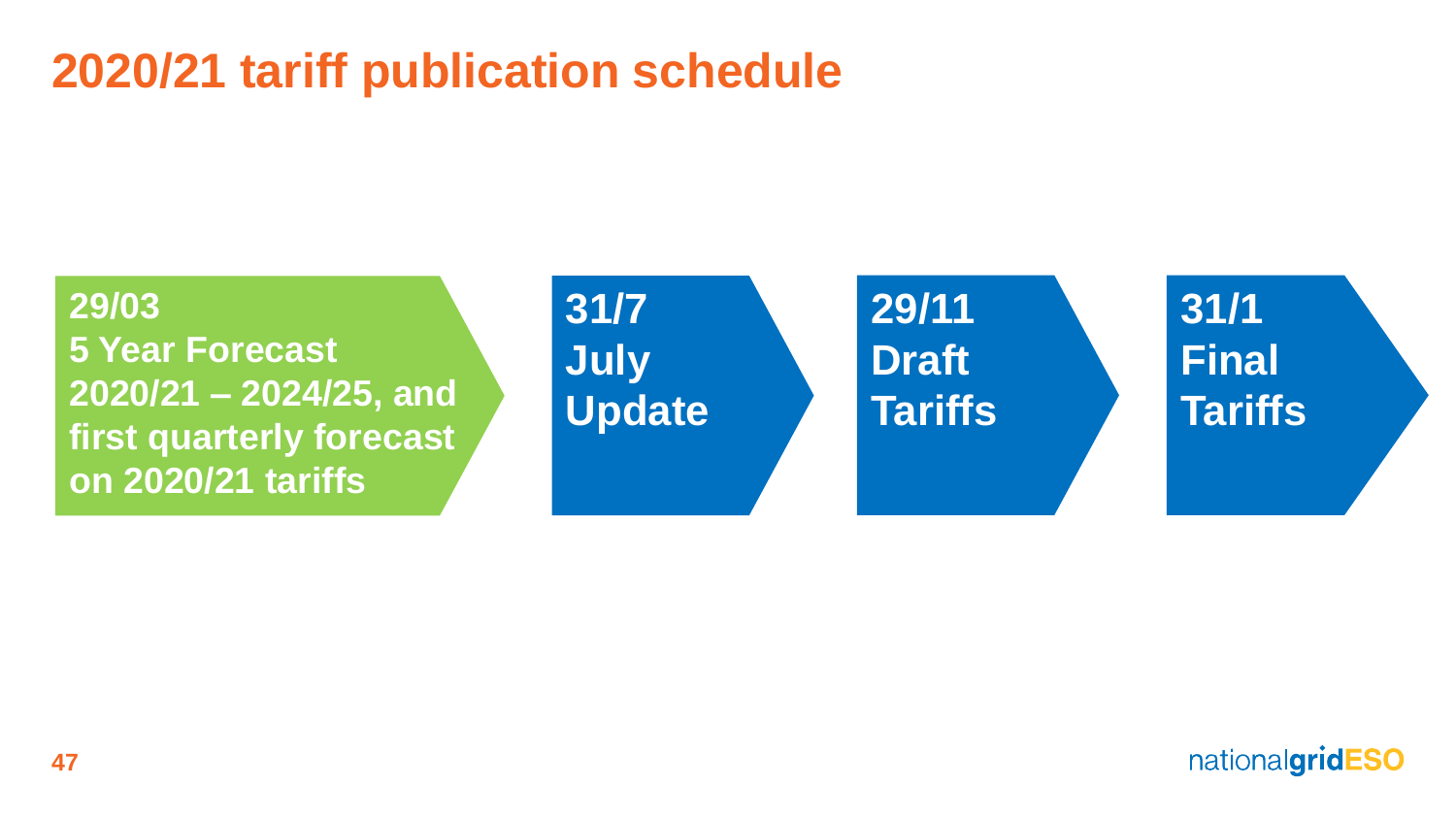### **July Forecast: Which inputs will change?**

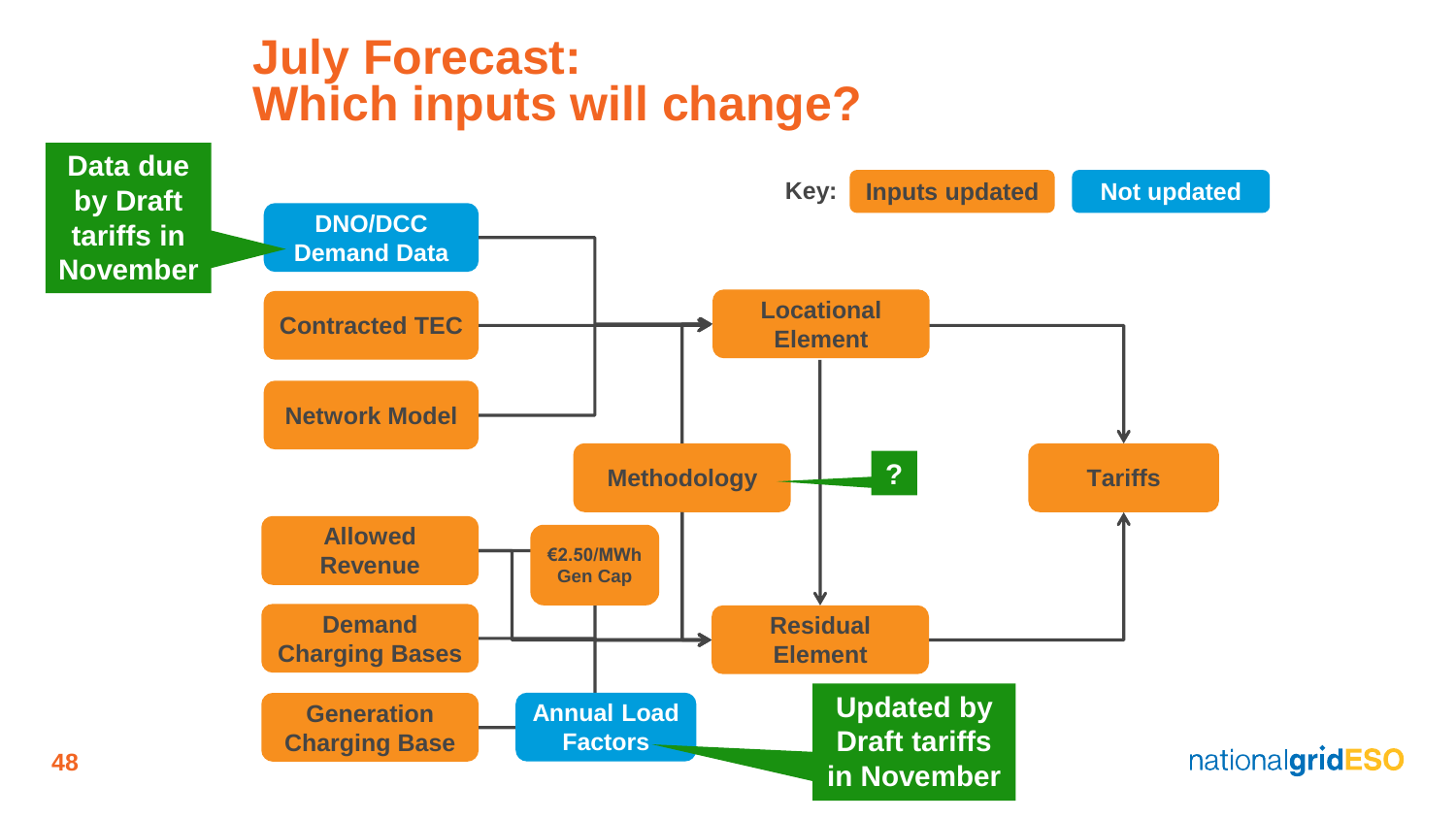

### **Q & A**

#### **Contact us:**

[TNUoS.Queries@nationalgrid.com](mailto:TNUoS.Queries@nationalgrid.com)

T: 01926 654633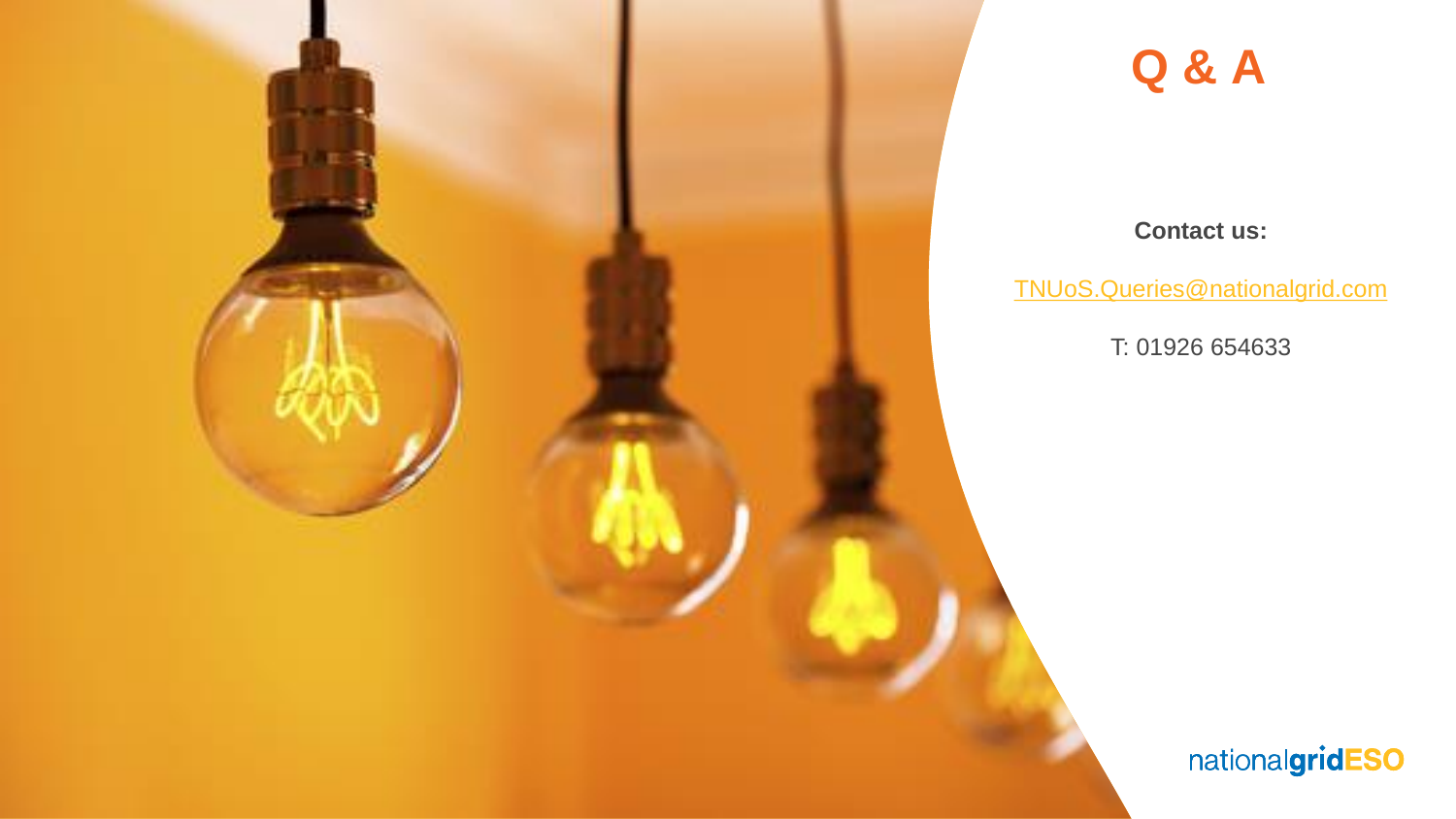### **Feedback**

**We are continuously looking at ways we can improve the experience of all our customers**

**We welcome your feedback on your experiences of the TNUoS tariff forecasting and setting process**

**Please take our 3 minute survey:**

**<https://www.surveymonkey.co.uk/r/JWXNHLV>**